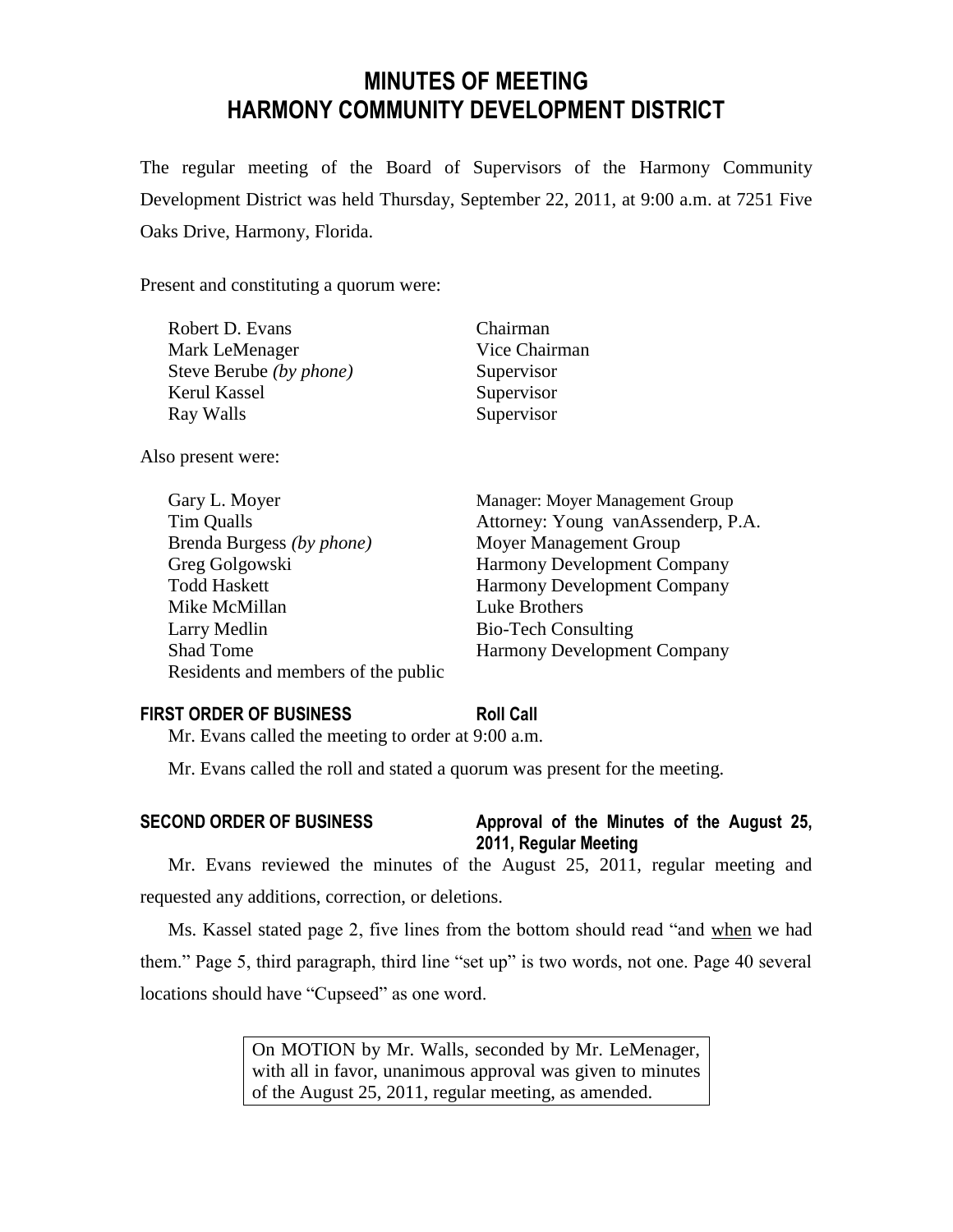#### **THIRD ORDER OF BUSINESS Audience Comments**

There being none, the next order of business followed.

#### **FOURTH ORDER OF BUSINESS Subcontractor Reports A. Landscaping – Luke Brothers**

Mr. McMillan reviewed the landscaping report as contained in the agenda package and is available for public review in the District Office during normal business hours.

Mr. McMillan stated the sod replacement due to chinch bug activity was performed at our cost. There were 16 pallets used and we will have more replaced in October. Tree elevations were hanging down pretty low, and we have trimmed a majority of the property. There are still a couple areas that we want to touch up. We will be fertilizing turf and shrubs, beginning next week with the turf. It has to be completed within 12 days from when we start, so after the turf is complete, we will fertilize the shrubs, which we have performed periodically, especially on shrubs that are showing a lack of nutrients.

Mr. Walls stated it looked like the chinch bugs were very prevalent, especially on the east side. What do you think caused that? I am concerned that the frontage entrance had a fairly big section with chinch bugs.

Mr. McMillan stated I think the biggest component was because we were not using a slow-release fertilizer, and the turf was growing so quickly that it was not able to mature, especially the exterior layer where the chinch bugs bite into. The more mature the grass is, the harder it is for them to attack such a prevalent area. Next year in June and July when we apply fertilizer, we will use a fertilizer with a slower release so that it will last longer and so it will not push so much growth. From the moment we saw the chinch bugs, we started spraying continuously so it ended up not being as bad for us needing to bring in hundreds of pallets of St. Augustine.

Mr. Walls stated I actually meant the west side of the neighborhoods.

Mr. McMillan stated that was my analysis when we saw the first evidence of chinch bugs, and we treated the property with a systemic insecticide that goes into the roots and helps the grass fight off the chinch bugs. I think the grass was growing so fast that the insecticide did not really work.

#### **B. Aquatic Plant Maintenance – Bio-Tech Consulting**

Mr. Medlin reviewed the monthly aquatic plant maintenance report as contained in the agenda package and is available for public review in the District Office during normal business hours.

2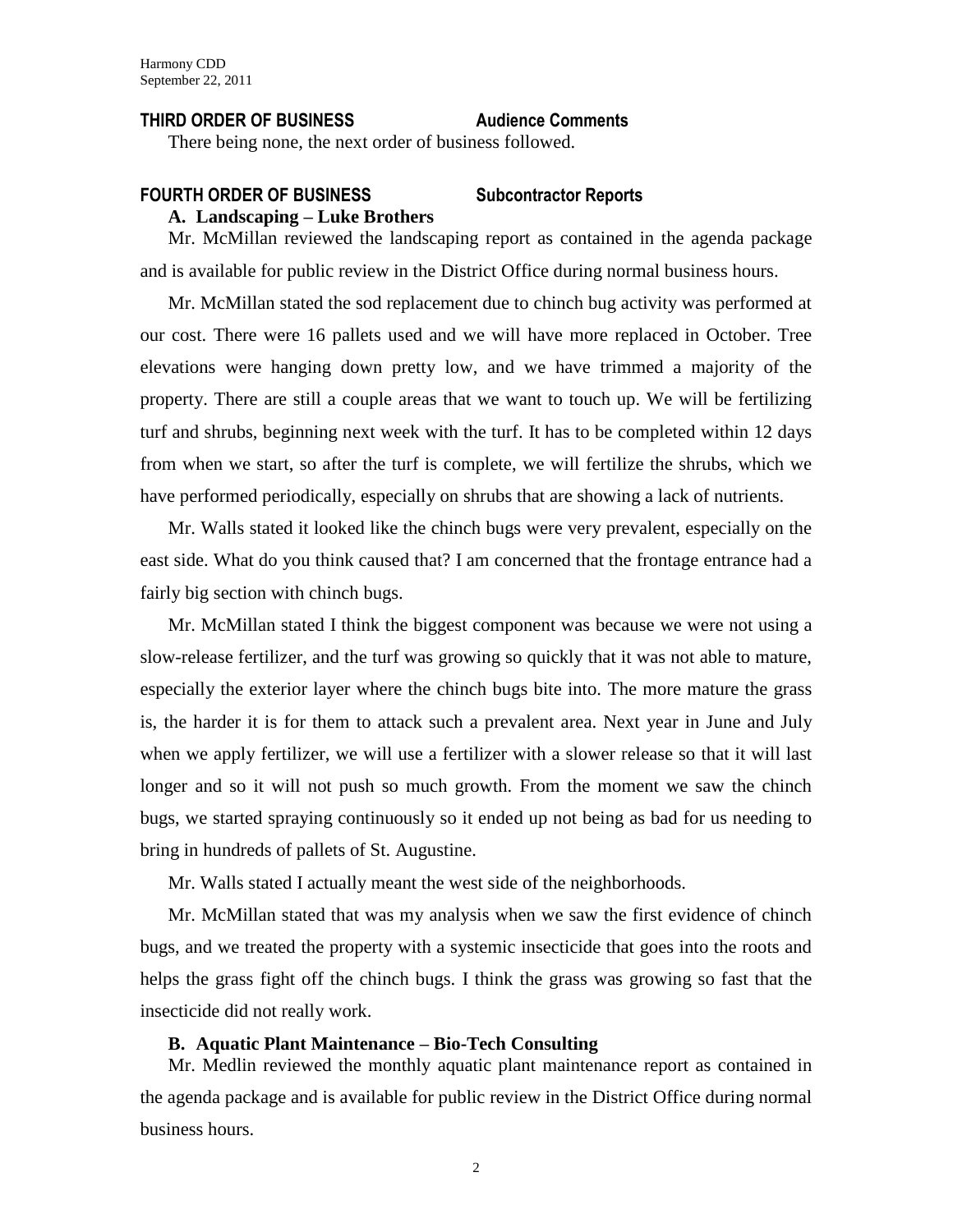Mr. Medlin stated we performed two treatments this month with the second treatment being today. There are no problems to report. Everything is looking pretty good and we are maintaining what we have. Last week we looked at the ponds that we considered planting, and the water levels are still a little too high. They have not even come down to their normal level yet. I think it is best to wait until the levels are a little lower before we install the plants. We still have a few months where we can buy healthy plants to install with enough time before the weather gets really cold.

Mr. LeMenager asked where do the drains in the streets drain to? Do they go into the ponds or into the lake?

Mr. Medlin stated into the ponds.

Mr. LeMenager stated I am extremely concerned with the policy of the ROA to use so much mulch everywhere in Harmony. The drain behind my house and many people in the alley have mulch along the alley. When we have a really hard rain, it gets more than a foot deep and probably gets within two feet of my neighbor's garage door entrance. If we have a Hurricane Faye situation, I am very concerned about that. Is Mr. Medlin seeing more mulch and debris in the ponds?

Mr. Medlin stated no. I am used to seeing grass clippings in the buffers but not much in the ponds. As far as material going down the drains, I do not see mulch or grass clipping, but I do see trash.

Mr. LeMenager asked could it be isolated in my area?

Mr. Medlin stated it could be. With the exception of general trash, I do not see anything washing into the ponds, like mulch or grass clippings or even sand.

Ms. Kassel stated it looks like only ponds 4, 20, and 23 were actually treated based on the report. There is just a slash mark on the top line for those three ponds.

Mr. Medlin stated it could be. Sometimes if I am using just one herbicide, I will put the numbers, and that is for herbicide use on all the ponds, all the way down the list instead of noting each pond.

Mr. Evans asked is it your intent that all these herbicides were applied to all the ponds?

Mr. Medlin stated that is correct. I may have been preparing the report too quickly and did not make the proper notations. The top slash applies to everything below until I change the herbicide again. If I do something different, I will make a notation below.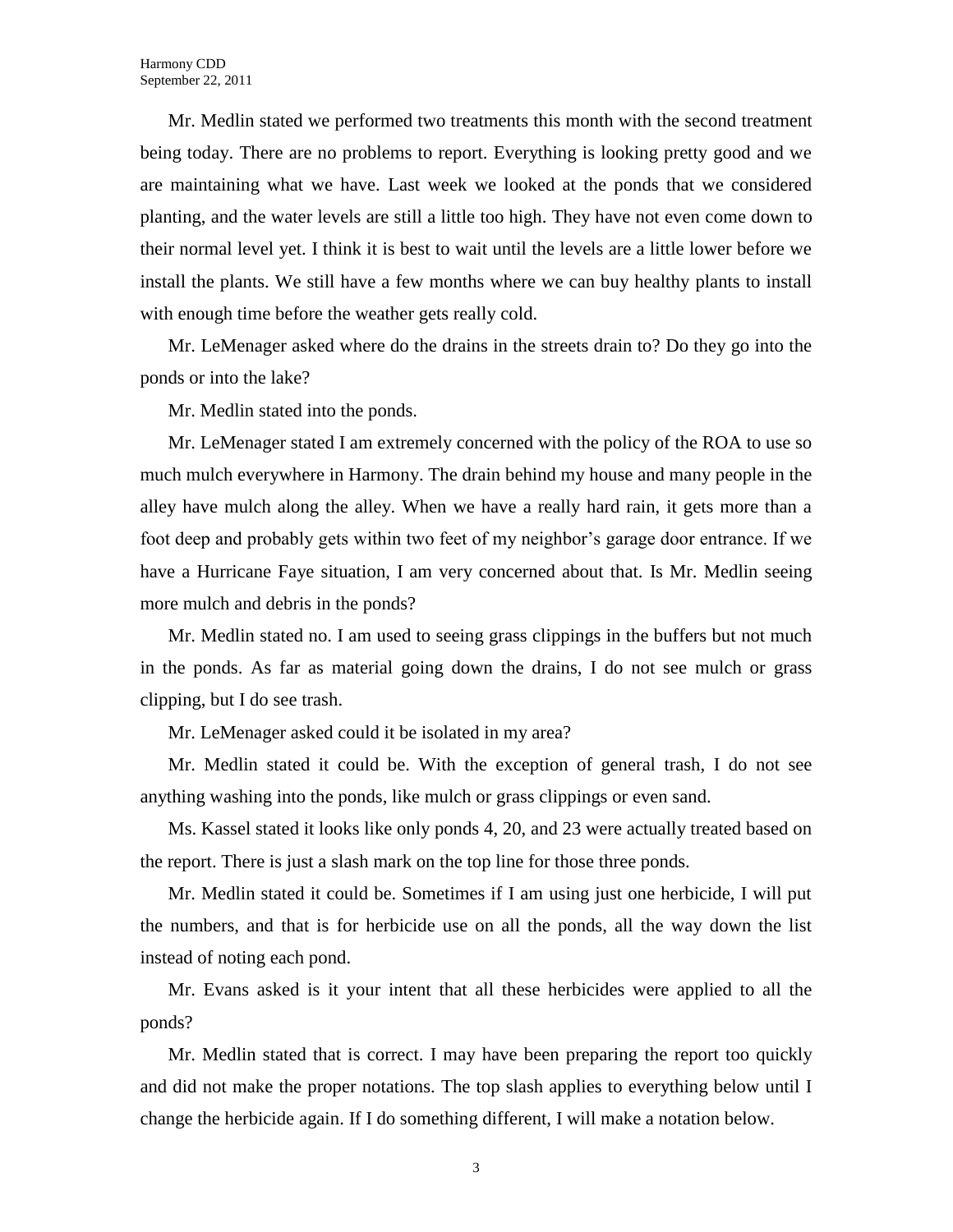Ms. Kassel stated I would like to request that you provide a more complete report.

Mr. Medlin stated I will do that.

#### **C. Dockmaster/Field Manager – Buck Lake Boat Use Report i. Buck Lake Boat Use Report**

Mr. Haskett reviewed the monthly boat report as contained in the agenda package and is available for public review in the District Office during normal business hours.

Mr. Haskett stated we discussed at a previous meeting about removing the carpet and refinishing the deck on the large pontoon boat. Portions of the deck were rotten, so with Mr. Berube's assistance, we decided to replace the deck. We are performing that work inhouse with marine plywood rather than pressure-treated wood that was on the pontoon. The cost was about \$250 for materials. I think it was the right choice to make that repair and extend the life of the pontoon. We also took the upholstered cushions into St. Cloud to have all the seams re-sewn since they were pulling apart. It cost \$15 per cushion, so it was less than \$100 for that work effort. The boat should be finished in about two weeks and back in use.

#### **ii. Access Card System**

Mr. Haskett stated the access card system is ready to go for tomorrow morning. It has been tested. The Door King representative came out to address an issue in not being able to link up the controllers properly. It was helpful for him to come out. Everything is up and running, and we will remove the key locks tomorrow morning. So far, 674 residents have received cards. We printed signs that we will put out after today's meeting to let residents know that the cards are available at the Sales Gallery. Mr. Bill Fife was also going to send an e-blast to notify residents who have not done so to be registered and directed them to the CDD website to get that done. That process is working great from what I can tell. People email their information to Ms. Rosemary Tschinkel at the District office. She verifies all the information, forwards it to me, and I print the cards usually once a week.

#### **iii. Miscellaneous Field Issues**

Mr. Haskett stated I noticed the pergola around the Ashley Park area, the brackets holding the pergola together have started to show rust. The galvanization on the brackets has been peeling off. We contacted our Sherwin Williams representative in St. Cloud, who provided a product that kills the rust with a two-part system. We are going to repaint it and that should provide longer life out of them since I think we caught it early enough. The ceiling at the cabana is starting to pull away. It is six or seven years old. We are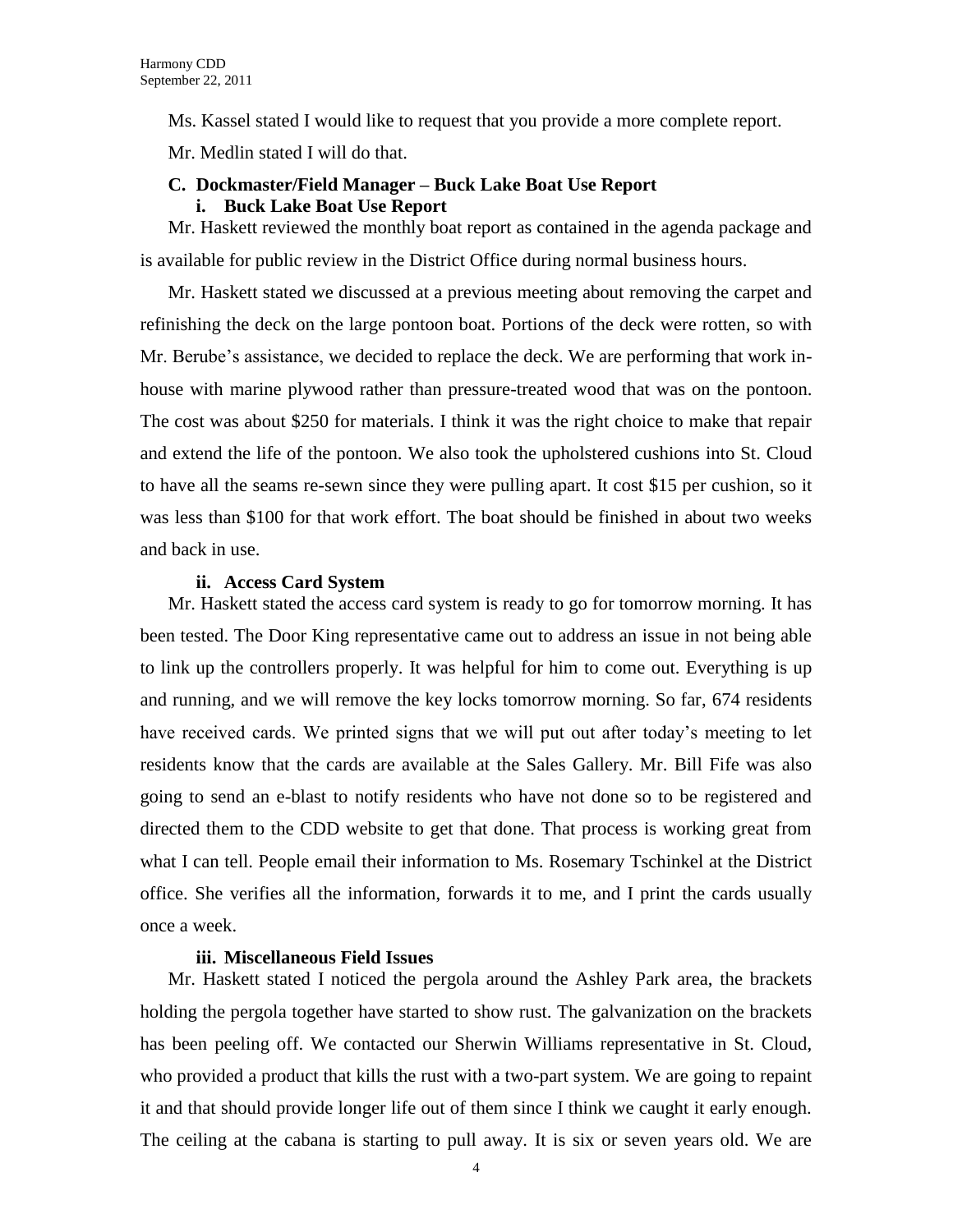going to do that repair work in-house and repaint that, as well as the Lakeshore Park restroom that we will start renovating in-house by replacing rusted doors and installing motion-sensitive light fixtures so that they are not on all night. These costs were anticipated in this current budget year. The Harvest Festival is approaching October 14 through 16, and the development company asked Mr. Druckenmiller if he wanted to work evenings for us at the event, so he will be on our payroll for that event if there is no objection from the Board.

Ms. Kassel stated I do not remember seeing any signs out for today's CDD meeting. Perhaps that is why we have so few audience members.

Mr. Haskett stated I do not know what happened, and I do not recall seeing them, either.

Mr. LeMenager stated I think everyone has the last Thursday of the month ingrained in their memories for these meetings, and this year they were advertised for the fourth Thursday.

Mr. Haskett stated it could be the person who puts out the signs forgot as well the meeting was the fourth Thursday this month.

Mr. LeMenager stated I did not see the No Fishing signs installed yet. Is that on the list?

Mr. Haskett stated they are installed on two ponds.

Mr. Golgowski stated they are on the Birchwood pond and the pond behind the dog park. Those were the only two ponds that the Board directed us to sign at this point, although we have enough signs for all the ponds.

Mr. LeMenager stated I did not see the signs for the pond behind Brackenfern.

Mr. Haskett stated that pond was signed last week.

Mr. LeMenager asked is the other pond the long one by the school?

Mr. Golgowski stated yes.

Ms. Kassel stated it is along the road to the school.

Mr. LeMenager stated I was just there two days ago and there were no signs.

Mr. Haskett stated we did receive a report from Ms. Jeanna McGinnis that two days after the signs were installed behind her home were missing. Someone broke off the galvanized pipe and ripped it out of the ground. The concrete was still there. We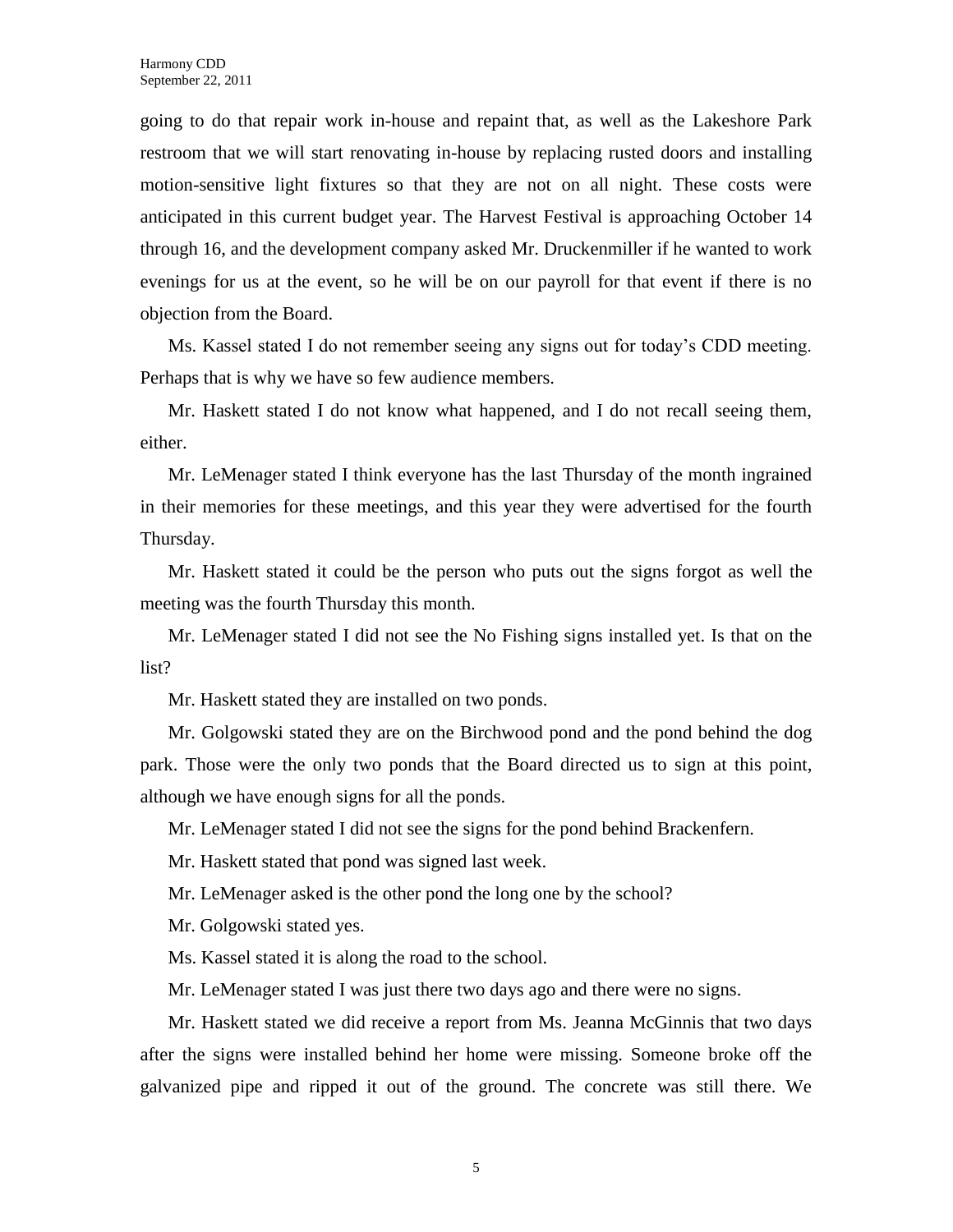increased our efforts on installing these signs and put rebar inside the galvanized pipe along with concrete. The signs are at every corner and within 500 feet of each other.

Mr. LeMenager asked has Ms. Kassel seen the signs at the pond behind the dog park?

Ms. Kassel stated between the dog park and the pond is a line of shrubs that you cannot really see through.

Mr. LeMenager stated as you walk up, the initial shrubs are very short.

Ms. Kassel stated I suppose, but I have not noticed the signs.

Mr. Haskett stated we will check each pond to be sure the signs are there. We thought we took all the necessary precautions. We even put a bolt through the bottom of the post so that it could not be pulled up or spun around in the concrete.

Mr. LeMenager stated I will take another look.

Mr. Walls asked what is the status on the shade structure?

Mr. Haskett stated it has been ordered and it will take about 45 days. They have to manufacture it. I estimate it should arrive mid-November.

#### **FIFTH ORDER OF BUSINESS Discussion of Flow Meters for the Maxicom Irrigation System**

Ms. Kassel stated I just returned from my travels out of the country and have not had an opportunity to review this material that we just received. Can someone summarize this analysis?

Mr. Berube stated I prepared the analysis that is based purely on dollars and cents of trying to recover the flow meter installation costs. Depending on how much it costs and how much we potentially save, the pay-back period on the flow meters could potentially be never. It could potentially be a cost through the life of the flow meters. In further analysis, I reviewed invoices and we are paying a lot of money in base charges on many of our meters. Toho Water Authority ("Toho") is in the process of looking at each meter and coming back with a cost of potentially reducing meter charges. That will be even more important because at the end of this month, Toho is raising meter fees, which will make the situation worse. My analysis is purely financial and is all about the economics of the flow meters. There are many benefits to having them, but we are not spending as much money solely on water as we might think we are. That is what I showed on the analysis. Our average monthly water use for irrigation is about \$4,000. If you extend that over a year, it is \$48,000 for irrigation water. If we save 10% of that total, it is only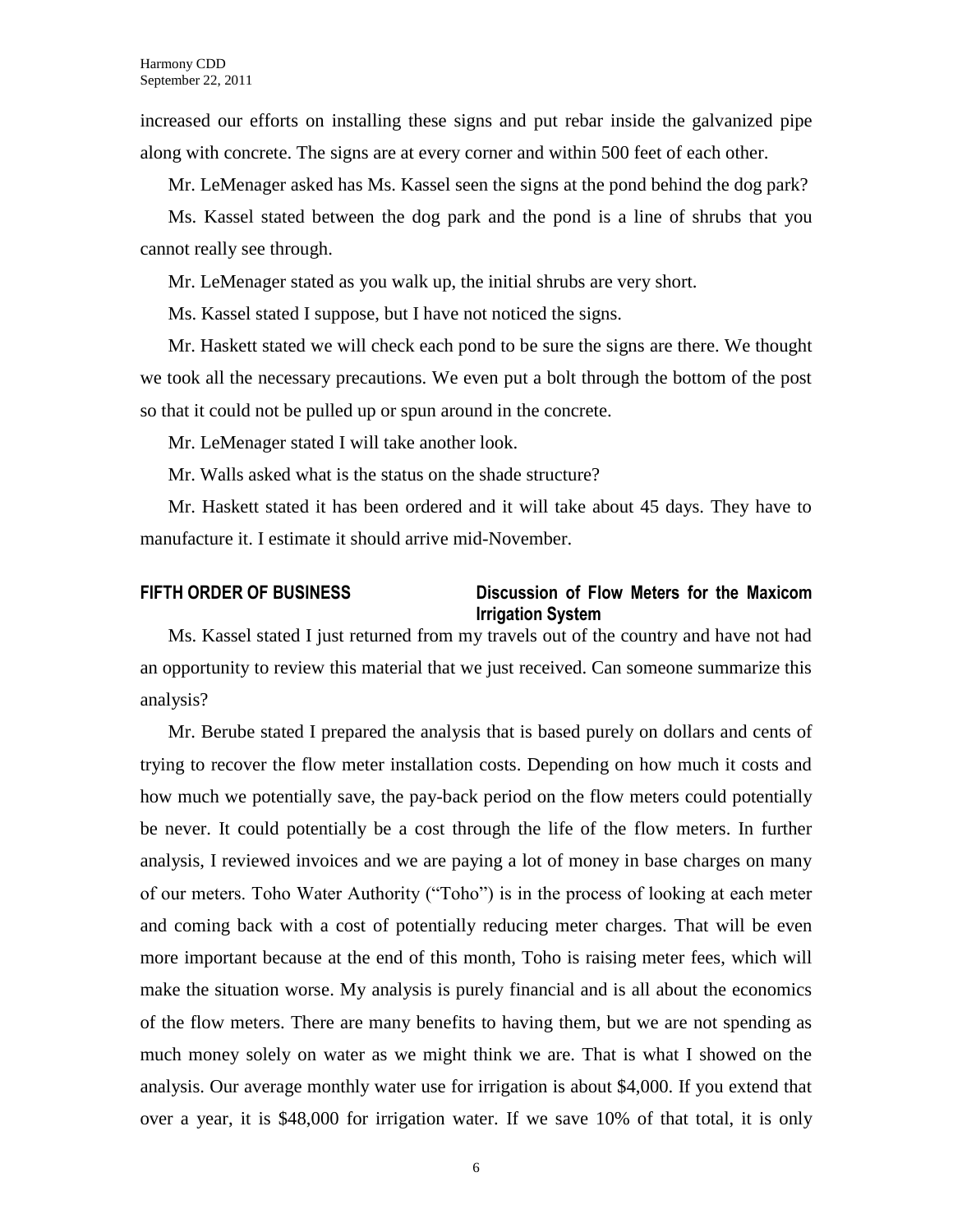\$4,800. I do not have the figures back from Toho yet. This is more than just downsizing meters because we have to analyze flow rates when the sprinklers are on, and you cannot install too small of a meter to tilt down the flows. We will need some engineering reviews to determine if it is worthwhile to downsize the meters and save some of the meter fees. I agree there are a lot of benefits financially, but we need a lot more information before we make some final decisions regarding flow meters.

Ms. Kassel stated one sheet shows that the pay-back is almost never, and another one says there are other benefits that might make the pay-back more likely and that there are other benefits of doing it, aside from just the immediate obvious monetary benefits in terms of water costs.

Mr. Berube stated that is correct. My analysis has my name on it and the other report is from Mr. Golgowski. I have no argument with any of the facts other than benefit. There is probably very little downside to having flow meters, other than their cost. That is important to know, which is why I provided the analysis. We spend almost as much in meter fees every month as we do in irrigation water. Most of the potential savings is on the meter fees. I do not have all the information yet and I hope to have it for the next meeting. I think we can have a better analysis of what our true costs will be and potentially move forward with the flow meters. I do not think anyone knows how much the installation will cost yet.

Mr. Golgowski stated with Mr. Mike Walker's assistance, I put together the analysis showing the benefits. We do not have an estimate of costs to install these flow meters at this time. We are trying to gather information in-house as best as we can on what the system consists of now, in terms of the wiring, the as-built irrigation distribution, the location of Toho valves, and so forth, but it is not yet assembled. Mr. Walker has talked with a couple vendors who could install the flow meters, but a prepared estimate will require several days of site inspections and testing wires to see how the communication system is designed and what kind of condition it is in, which is the critical and most costly component. We think the wiring is sufficient to plug meters in at the end, along with the valves that go with them, but it sounds like it will need to be checked zone by zone just to be sure. The wiring has been in the ground unused for eight years or more, if it is there. If the wiring is not there, then our choices would probably be to pull wire through conduits and reconnect gaps, or go with a wireless system. Just to make that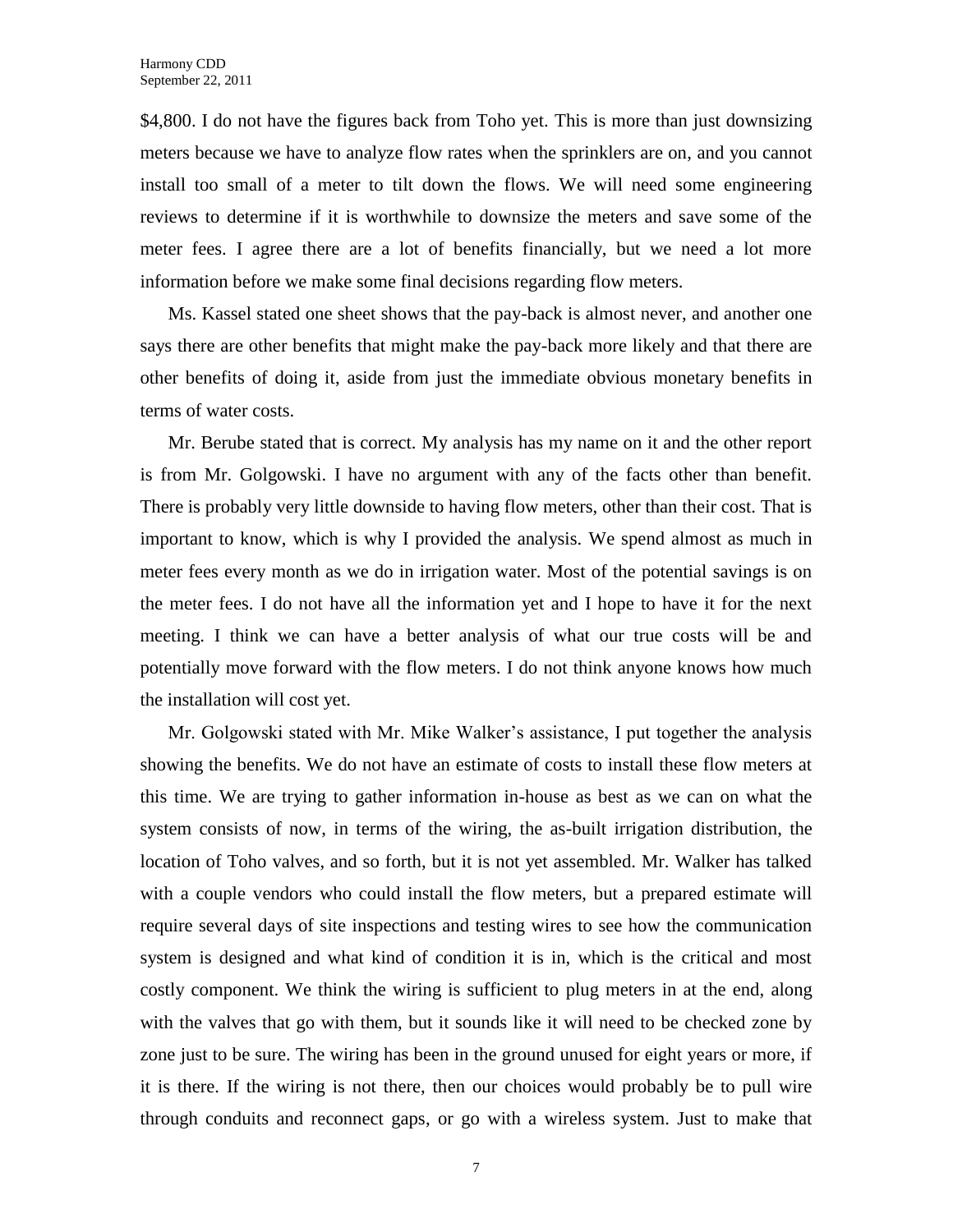assessment of what we need and to prepare a true estimate of costs for installation may cost as much as \$5,000 in time for them to do that work. That cost might be credited toward any work we have them perform, but there is some time that will need to be spent in order to provide accurate installation estimates.

Mr. Evans stated typically there is a direct correlation between efficiency and financial savings. I understand that the greater financial savings comes with the modification of the size of the meters. The flow meters provide a greater efficiency but not a lot of financial savings associated with it as far as usage fees. The benefits may come in avoidance of repairs.

Mr. LeMenager stated we are working on the assumption that the facts presented by Mr. Berube are correct. As a point of fact, they are not correct. Our average is not \$8,000 per month; we are spending \$118,000 this year, which is \$10,000 per month. Furthermore, in 2009, we spent \$85,000 and in 2010, we spent \$94,000. We need to think in terms of where this might go because it is not a static number. If the 1,000 and 3,000 numbers are correct, that means we are spending about \$6,000 each month on reclaimed water. Assuming the meter charges for potable are fairly constant over time, we are seeing an alarming increase in reclaimed water. In terms of a cost-benefit analysis, I think the meter idea is terrific and a fabulous comment. But in terms of the pure usage of water, it is increasing at an alarming rate.

Mr. Berube stated I agree. I think in three months, one was \$7,000 and one was \$9,000. I eliminated months when we had the water leaks. My average of \$8,000 per month was an average of the three months that I checked. We have months and months of analysis. The bottom line is, even if the usage per month doubles, our water bills each month are not all tied to reclaimed water. Potable use is fairly linear and reclaimed water changes significantly. Even if you double the reclaimed portion to \$8,000 each month for just reclaimed water, it runs the graph. I am just trying to show other areas where we are spending a lot of money on water besides reclaimed water. The flow meters will only control reclaimed water for 97% of the property. There are a lot of other numbers that can be figured into this analysis, and I understand that. My analysis is reasonable.

Mr. Evans asked did Mr. Berube break out the potable water and sewer charges?

Mr. Berube stated yes. Potable water is very minimal. The meter fees far exceed the usage for potable water. The sewer charges are based on the meter size. If we reduce the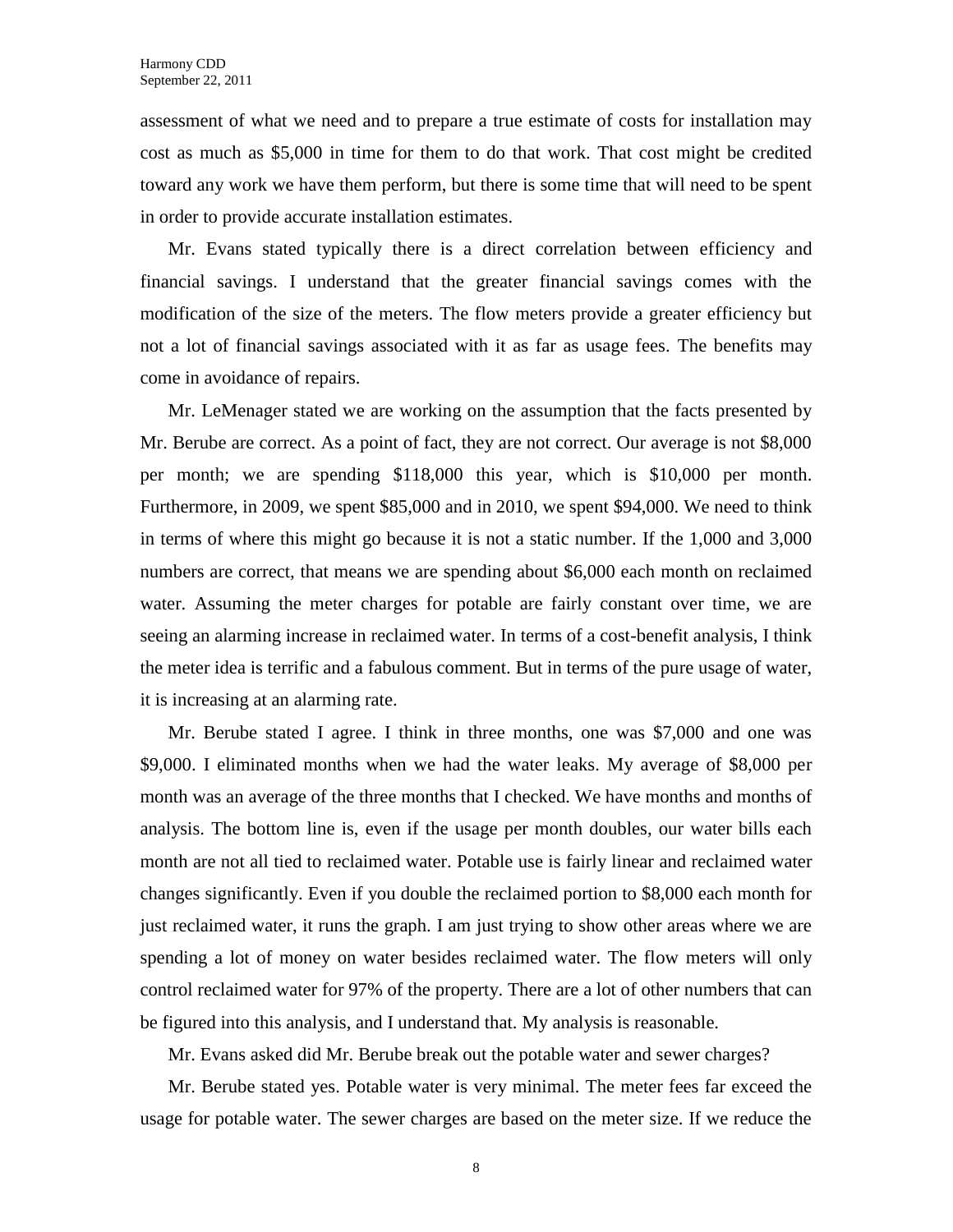meter size for potable water, the sewer charge will automatically be reduced. There is no sewer meter; that charge is based on how big the potable meter is. If we can reduce the meter sizes without affecting sprinkler performance, then we can see what the Maxicom flow meters can save additionally. We are not sure but we think it might save 10% each month. It could be 20% but we just do not know. I doubt it will be that high because we do not have wide open running water leaks. I think we need another month to gather more information. We will not save on all our meter fees from Toho, but we will save a percentage of them, perhaps one-third if Toho can manage to reduce the meter sizes. Mr. LeMenager is correct that our costs are a moving target.

Mr. Evans asked you are waiting to receive information from Toho?

Mr. Berube stated yes. I should receive it next week. Last week they performed an analysis of meters, and they will respond whether or not they can reduce the sizes and what the costs will be. Then we need to look at the irrigation zones to see if we have the capability of going to a smaller meter. I think we will, based on the number of zones we have.

Ms. Kassel asked has the developer installed any flow meters on the property?

Mr. Golgowski stated no.

Ms. Kassel asked have any of the communities that Severn Trent manages installed flow meters?

Mr. Moyer stated not that I am aware of.

Ms. Kassel stated perhaps we can find a community that has installed flow meters and find out what their experience has been in terms of cost savings. That information might be helpful.

Mr. LeMenager stated it might be as simple as asking Mr. Walker for some references and calling those references.

Mr. Golgowski stated they are usually installed at the beginning of a project.

Mr. Berube stated it is very expensive installing them afterwards because now they have to dig things up. I would presume very few people install them after-the-fact because of the cost that I anticipate we will see. I could be wrong, but we will see.

Mr. Moyer stated I will check on Celebration. If there is a community that has flow meters, it would be Celebration because they have had a Maxicom system since the beginning. They may very well have flow meters.

9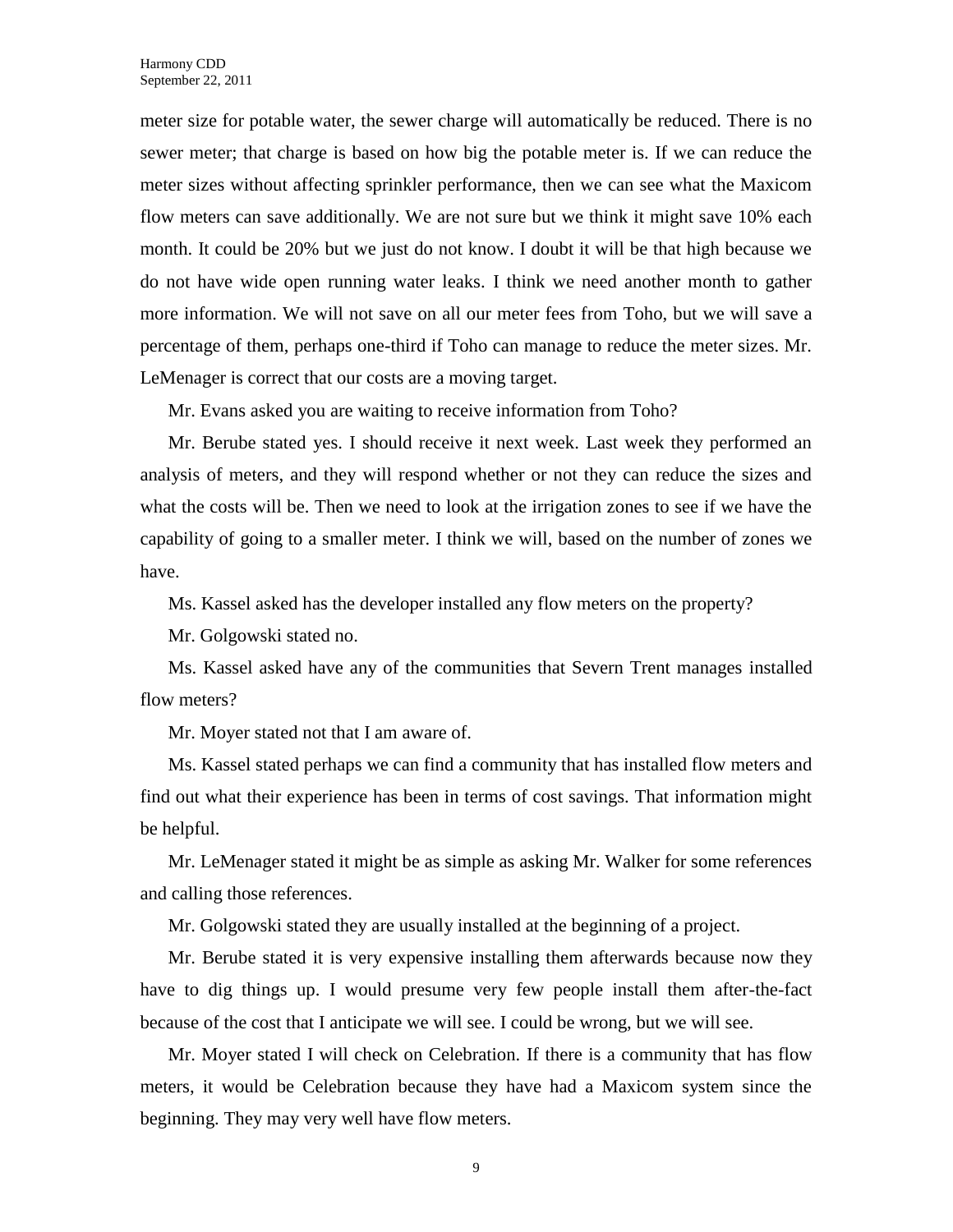Mr. Golgowski stated I do not know how they would quantify the savings as a result of having those flow meters if they were installed at the beginning.

Ms. Kassel stated I do not know if there is any usage comparison that could be made, based on the number of meters. There might be some way of comparing water usage.

Mr. Walls stated we also need to consider that we are moving toward better onsite irrigation maintenance, which is a variable.

#### **SIXTH ORDER OF BUSINESS District Manager's Report**

#### **A. Financial Statements**

Mr. Moyer reviewed the financial statements, which are included in the agenda package and available for public review in the District Office during normal business hours.

Mr. Moyer stated the financial statements include two versions, one being the traditional method of showing fund balance. The second shows fund balance in accordance with the requirements of GASB 54, which is the Government Accounting Standards Board. GASB promulgates rules on how governments present their financial statements to make them uniform and understandable. They determined that we need to break down fund balance into five components. One is Non-Spendable, which is the deposits that we really cannot spend. Restricted fund balance is primarily related to bond issues and debt service, and capital projects. Committed is a fund for specific projects that the Board undertakes and allocates funds for particular projects. Assigned is a category that the Board has discussed as part of the budget process, which includes the operating reserves, reserves for liability and property insurance, and reserves for renewal and replacement. Those are the designations for fiscal year 2011. We made some changes with the fiscal year 2012 budget, which will be shown appropriately in next month's financial statements. Unassigned is available for use by the District as the Board sees fit. Your future financial statements will follow the requirements of GASB 54, and we wanted to highlight the comparison of what the previous balance sheet looked like versus what the new one will look like.

Ms. Kassel asked as of fiscal year 2012, will the key deposit disappear?

Mr. Moyer stated the Non-Spendable category refers to utility deposits and monies that we do not have access to receive until we terminate service.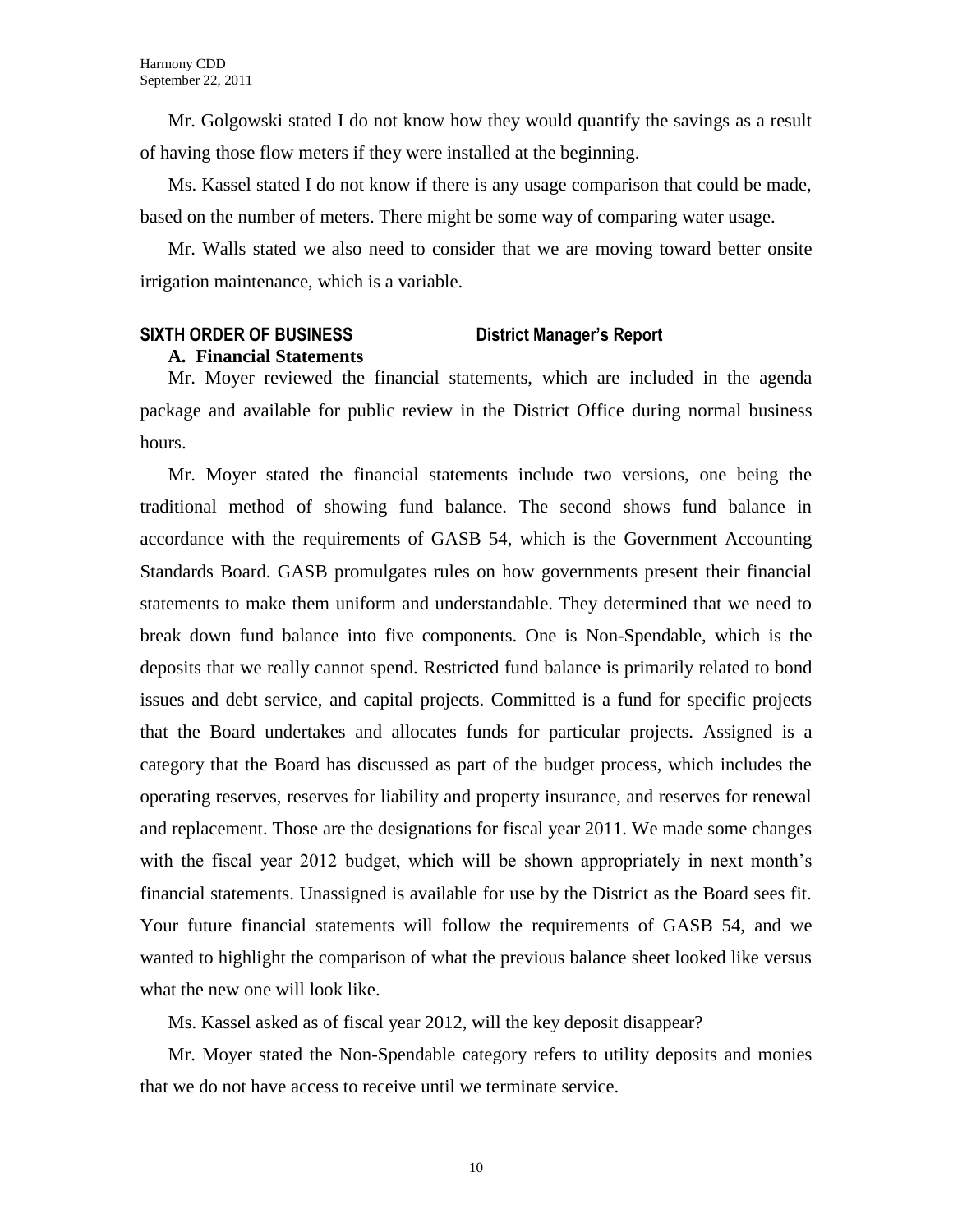Mr. Moyer stated for all practical purposes, we have received all of our non-ad valorem assessments. Last month Mr. Berube asked last month the number of people who have paid off their debt service assessment, and that is 26 homes. Those properties will not show debt service assessment amounts on their real estate tax bills. Through August 31, 2011, we are \$49,000 under budget.

Ms. Kassel stated we are spending so much on irrigation repairs. I wonder if that is something we want to add to our spreadsheet for putting money aside. I know it comes out of our annual operating expenses. For this year and probably the next couple years, we will have some larger expenses, and they may possibly be ongoing. Either we need to add considerably more to the budget for irrigation, or we need to add to our maintenance reserve schedule for that item.

Mr. Walls stated hopefully that cost decreases.

Mr. Evans stated we currently have a carry-forward surplus of \$49,000. A large part of that is due unspent funds on the pool. We budgeted funds for some improvements to the pool. Is it due to a timing issue?

Mr. Haskett stated yes, it is timing. I have some proposals for the Board to consider that I did not receive in time to include in the agenda package, in the amount of about \$38,000 to refinish the pool as well as the kiddie pool.

Mr. Evans stated I do not recall if we included that \$38,000 in the fiscal year 2012 budget.

Mr. Haskett stated I think we did include it.

Mr. Evans stated I am trying to determine if we counted that repair work twice. We have discussed having a \$40,000+ carry-forward surplus and we are going to deduct \$8,000 from that for the plantings, which will leave a cash balance of \$38,000 or so.

Ms. Kassel stated I thought we were also taking money for the shade structure from carry-forward surplus, as well.

Mr. Haskett stated I believe so.

Mr. Evans stated I am trying to add up all the things we looked at allocating. We will not get the benefit of that great of a carry-forward surplus for next year but we will allocate those funds to be paid. We will have the funds, but I do not want to spend them multiple times.

Mr. Haskett stated I do not think that is the case.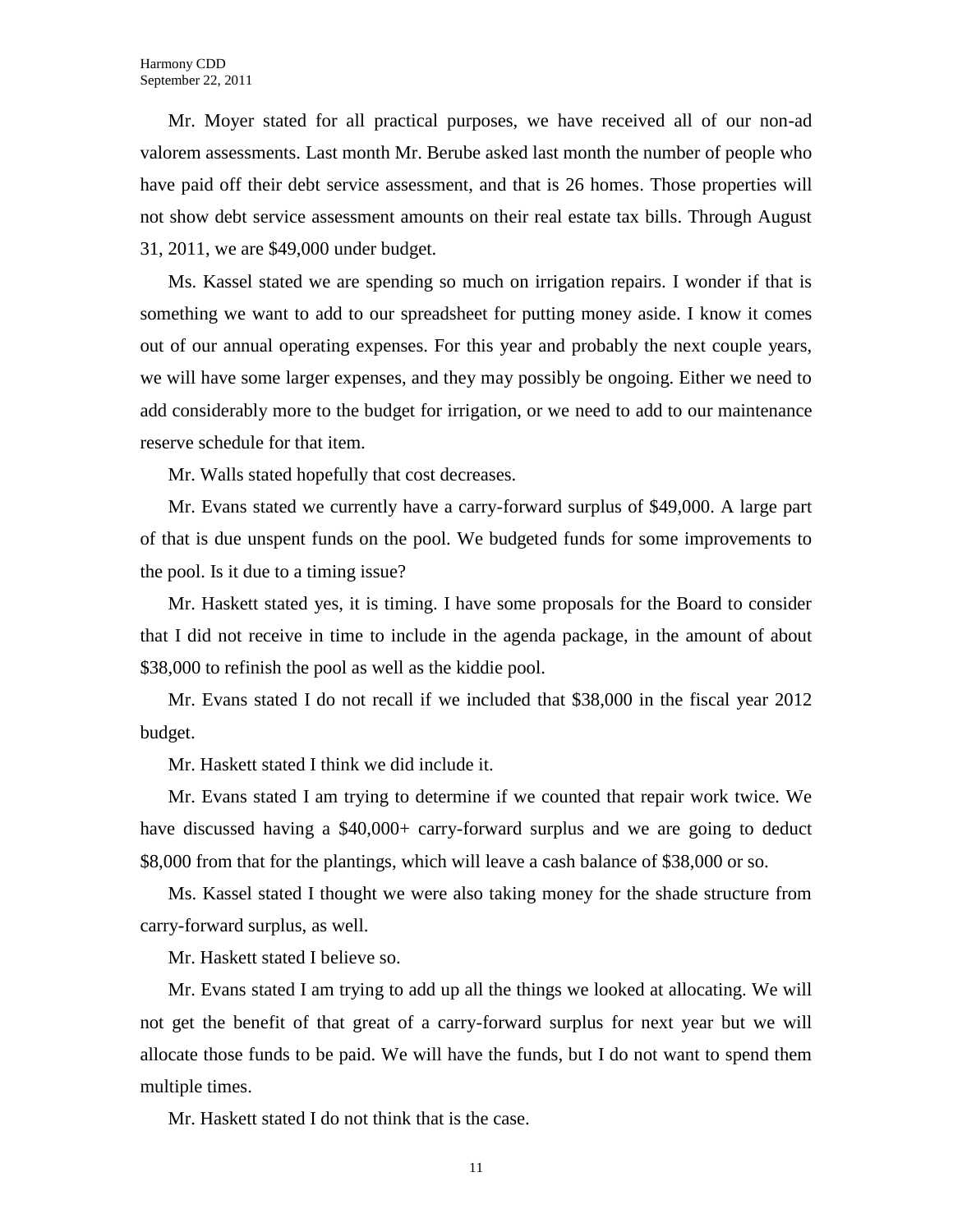Mr. Walls stated I think we counted the pool repairs twice.

Mr. Evans stated we discussed it at length and I know we discussed that we had funds available for this current fiscal year.

Ms. Kassel stated we need this year's budget with an explanation in the narrative of why we are spending that much money for pools. The work that we are going to be doing in fiscal year 2012 was budgeted in fiscal year 2011 but we have not spent that money. My impression was that we were spending that money on something else for the pool.

Mr. Haskett stated the expectation was that we would complete the pool repairs in fiscal year 2011, but that will not happen before the end of the fiscal year.

Ms. Kassel stated that was not my point. I know we spent a lot of money on the coils, but I thought there was other work that was going to be done that had to do with something else besides the tiles around the pool that was included in this current fiscal year. Then we budgeted for something else in the next fiscal year, which was the refinishing and the tiles.

Mr. Haskett stated it was the pool refinishing as well as the ADA requirement for handicapped access.

Mr. Moyer stated we budgeted \$58,187 for this year, and we have spent \$31,000. Next year we budgeted \$70,000.

Mr. Evans asked is next year's amount to address these issues?

Mr. Haskett stated yes.

#### **B. Invoice Approval #137 and Check Run Summary**

Mr. Moyer reviewed the invoices and check summary, which are included in the agenda package and available for public review in the District Office during normal business hours, and requested approval.

Mr. LeMenager stated there is a charge from the Harmony Golf Preserve for gasoline dating back to January. Is there some reason for the very long delay in receiving this invoice? Was it just an oversight?

Mr. Tome stated the original plan was that we were going to bill for fuel every six months just because the amount was so low. We made the decision not to bill on a monthly basis but semi-annually. It turns out that the employees are not getting fuel from our compound any longer. Mr. Haskett went in a different direction, so this is the only time you will see an invoice for fuel from the Golf Preserve.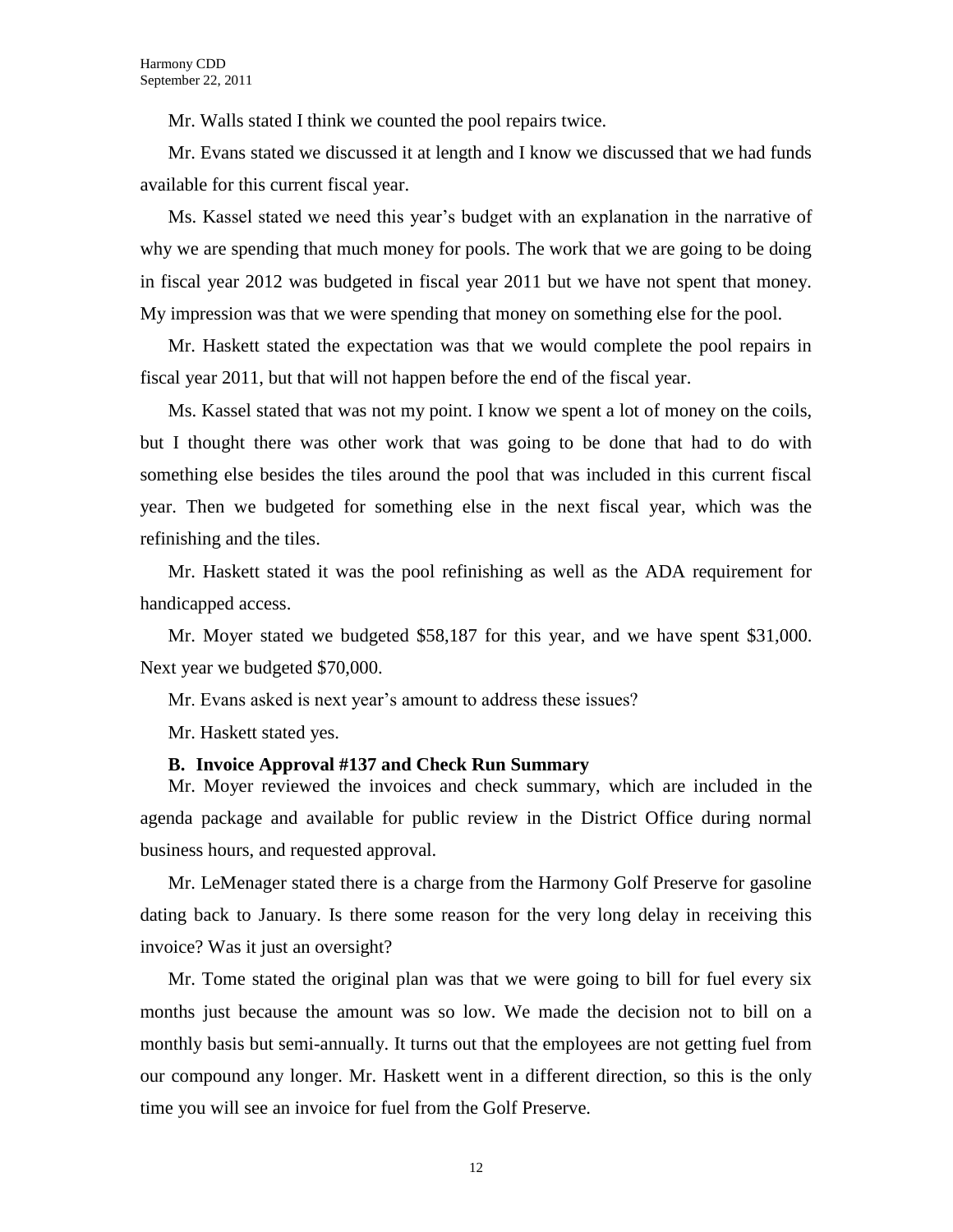Mr. Walls asked what are our controls on fuel? I am not saying anything is wrong, but there are several transactions for over 20 gallons of fuel, sometimes on consecutive days.

Mr. Haskett stated I have been monitoring that to make sure everything is appropriate. We use gasoline for the rescue boat, the pressure washer, the mule, and the utility vehicle. I do have a flowchart indicating when fuel was purchased and what it is used for. I can share that with the Board at the next meeting so you have a better understanding of its use. This is one task that is on an honor basis that I have to keep close tabs on. To fill up the gas cans, they fill them at Pipeline Gas in St. Cloud. It is a little more expensive than regular gasoline, but it does not have ethanol in it; therefore, our equipment lasts much longer since ethanol attracts oxygen, which creates moisture in the gas tank.

Mr. Walls stated my concern was that there were some large quantities.

Mr. Haskett stated they have seven five-gallon tanks and they will fill them all up at one time to prevent multiple trips into St. Cloud.

Mr. Walls asked do we have any specific policies on the purchasing cards?

Mr. Moyer stated yes, we have a policy that limits the amount they can spend on those cards.

Mr. Haskett stated Severn Trent also has a policy manual for use of the cards.

Mr. Walls stated in my experience, sometimes those cards get hard to manage and people can accidentally use them inappropriately, and they are hard to track.

Mr. Moyer stated there is a report included in the agenda regarding their card use, as requested by the Board.

Mr. Walls stated that is correct and this is the first time I saw it. I just wanted to make sure the employees are aware of what they can and cannot do with their cards and that they are aware of their spending limit.

Mr. Haskett stated they submit all the receipts to me, which I forward to Severn Trent so they can keep the account balanced.

Ms. Kassel stated I see no credits on the Young vanAssenderp invoice that we discussed last month.

Mr. Qualls stated this was taken care of. When the District Manager sent us payment for the bill that included those items, they did not pay us for those items that should not have been billed. That will not be reflected until the October billing statement.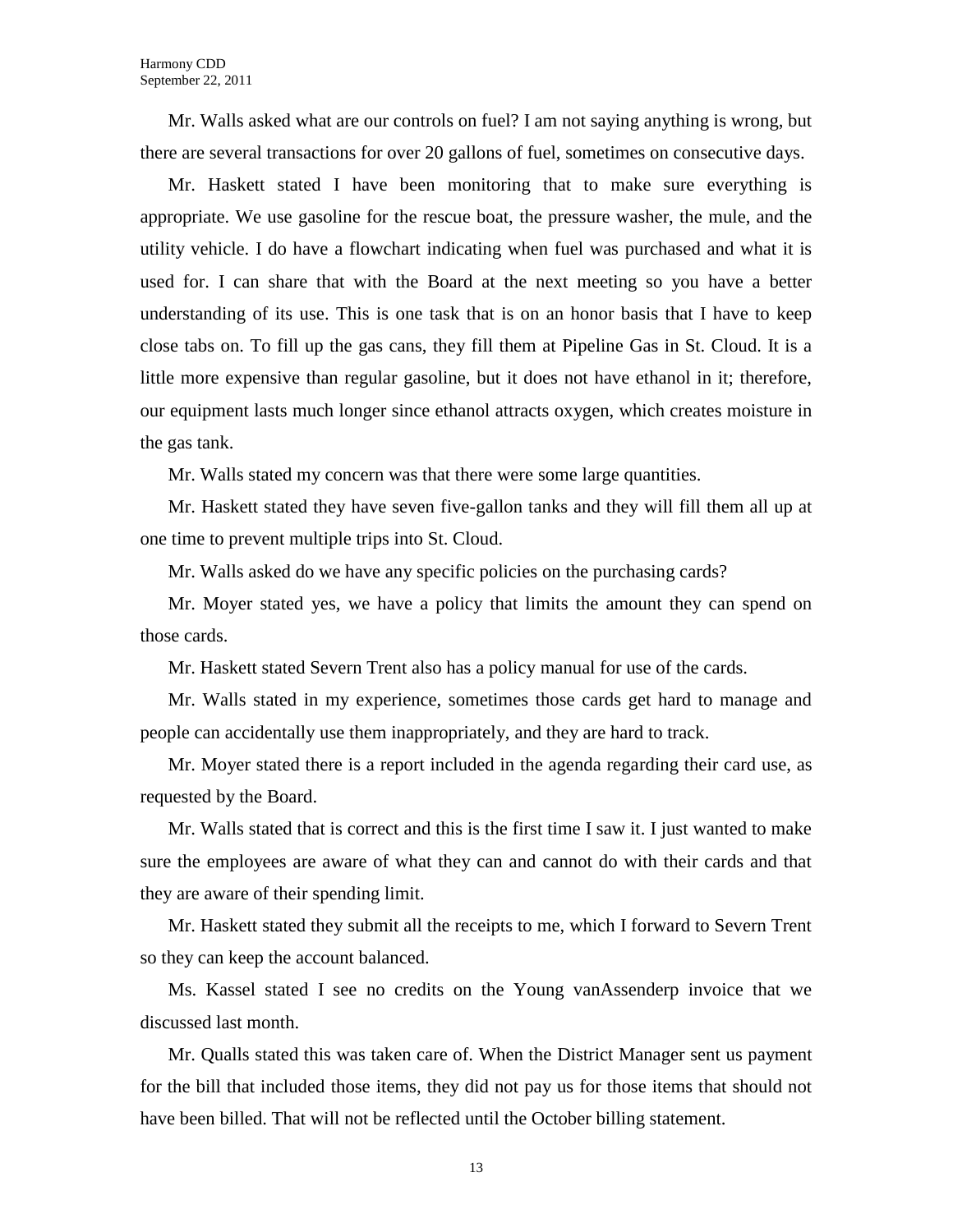Ms. Kassel stated I am not sure if this is a duplicate entry. On July 25, work was done for legal research and to draft a memorandum regarding SB224, and it was emailed to the Board and the manager. Then there was a very similar entry two days later to review SB 224 and draft and send memorandum, as well as coordinating with Mr. vanAssenderp for the Board meeting. It seems services for reviewing SB224 and providing the memorandum is listed twice.

Mr. Qualls stated I believe I emailed a draft to the Board and the District Manager, and then I finalized it on July 27. It is confusing, but it is not a duplicate bill. The first one would have been the draft since the revision process takes a long time. The second entry would have been the final version.

Ms. Kassel stated I request that the bill be clearer in the future because it looks like it is the same thing twice. It looks like you emailed it to us on July 25, so why would you redraft and resend it to us on July 27? It is unclear and confusing.

Mr. Qualls stated I agree. I will research this and if I find that the entry on July 27 is a duplicate, I will correct that second charge, but I do not think that is the case.

Mr. Walls stated we had a \$500 charge for another special pool service this month.

Mr. Haskett stated because of all the young children swimming in the past month, I asked Robert's Pool Service to clean it a second time.

Mr. Walls asked how do they arrive at \$500?

Mr. Haskett stated it is \$100 per service per week, so if there are five weeks in a month, that totals \$500. I did talk with them this week and asked them to back it down to three times per week, which is what their original contract specifies.

Mr. Walls stated it looks like they came out one additional time for a cost of \$500.

Mr. Haskett stated no, they came out one extra time each week, which is an additional \$500 to what we already pay them per month.

Mr. Walls stated we have five meters that have zero readings and have had zero readings for at least the past couple months. Can we check to see if we need those meters?

Mr. Haskett stated they are definitely needed because they are for irrigation controllers. The controllers are operating.

Ms. Kassel stated perhaps the meters are not working.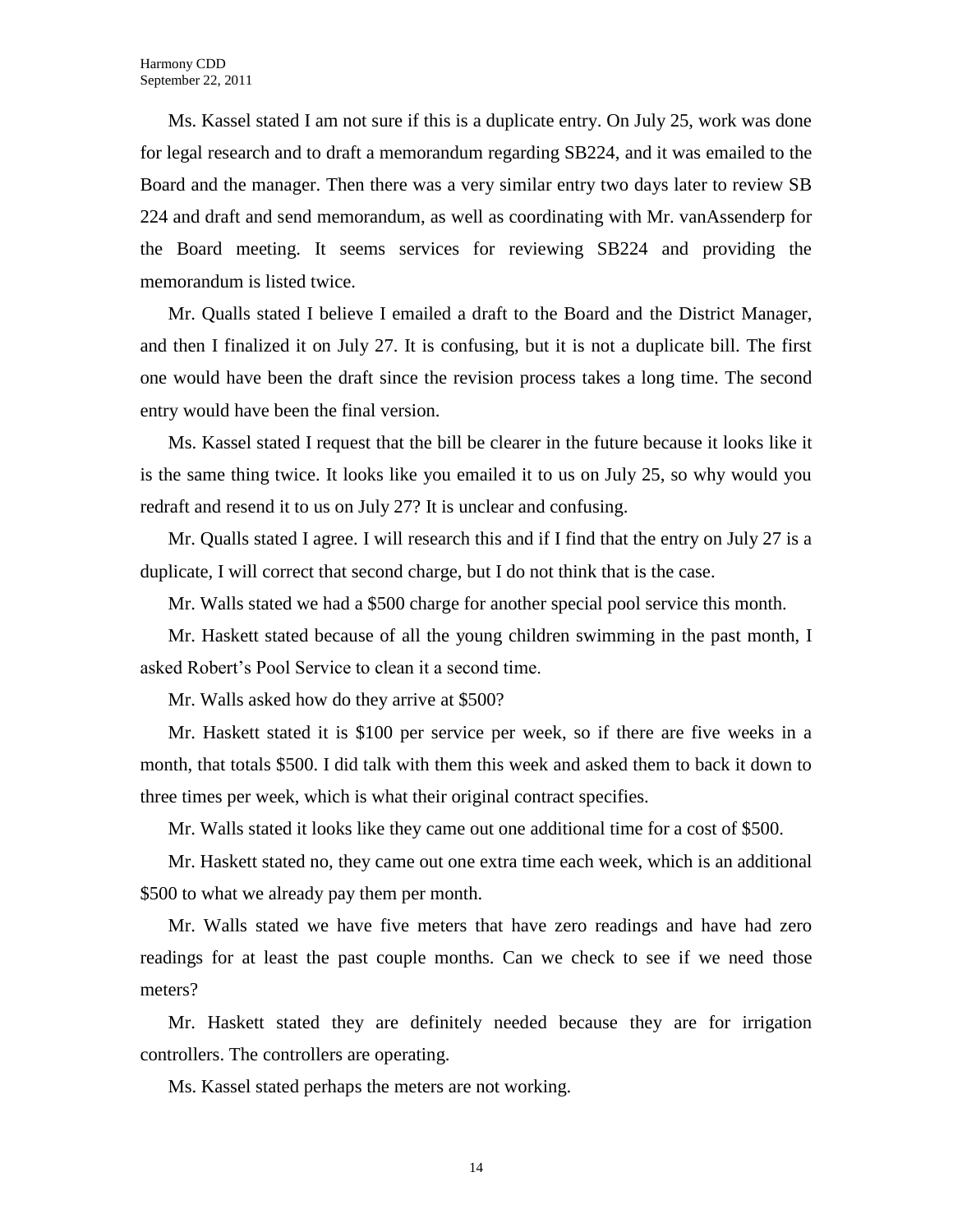Mr. Berube stated in our review with Toho, we found two meters that have registered zero for some time. It is possible there are more meters that just are not registering.

Mr. Walls stated we discussed changing the cell phone plan.

Mr. Haskett stated we are down to 461 rollover minutes left. Next month I will provide a proposal to the Board for using Blackberries or iPhones or something that will provide more minutes. Our whole staff communicates primarily by email, which dramatically reduces phone calls but yet you can still communicate. It hinders communication with Mr. Druckenmiller because he has an old cell phone without email capabilities. In the long run, I think it will save us money.

Mr. Haskett stated related to how we track chemical usage with Spies, I usually review their invoices. I also asked Ms. Wendy Ritter with Severn Trent to forward them to me before they are included in the agenda just so that I can verify them. Each time Robert's Pool Service orders pool chemicals, they will send me a list of what they need to order prior to placing the order. I verify that list with what was actually delivered and delivered from Spies. I have also kept a spreadsheet over the past seven years of our chemical usage so that I can notice if there is any significant fluctuation, which there typically is not. The only thing that fluctuates somewhat is chlorine usage due to the heat, and we use some of the chlorine for cleaning sidewalks.

> On MOTION by Ms. Kassel, seconded by Mr. LeMenager, with all in favor, unanimous approval was given to the invoices as presented.

#### **C. Public Comments/Communication Log**

Mr. Moyer reviewed the complaint log as contained in the agenda package and available for public review in the District Office during normal business hours.

Ms. Kassel stated there are a couple reports in early September about the grass around the ponds needing to be mowed.

Mr. Haskett stated that was taken care of. Luke Brothers was not coming up quite far enough on the slope, and the report also had something to do with the pond edge itself, which we perform twice a year.

Mr. Golgowski stated all the ponds have been mowed.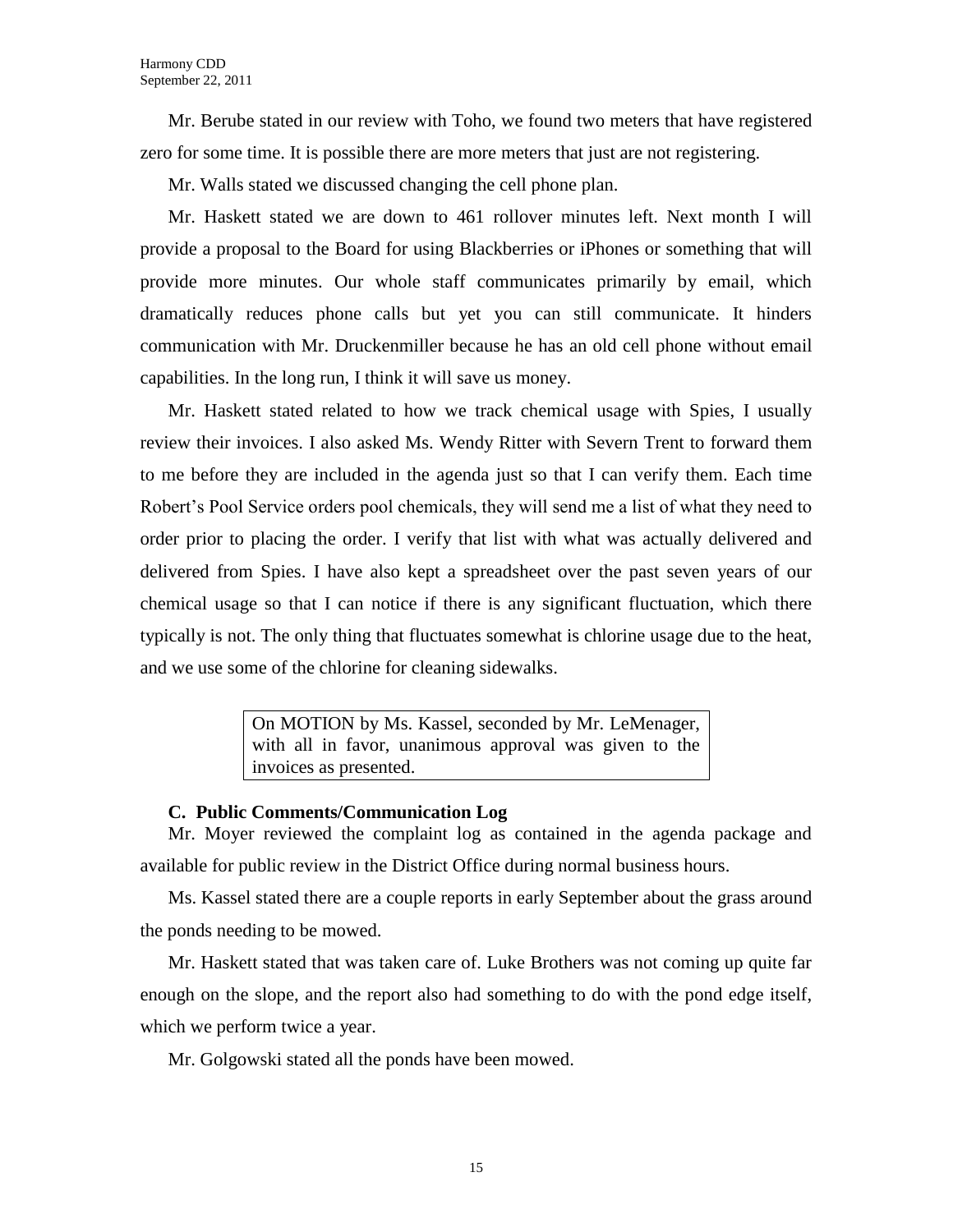Ms. Kassel asked we are letting them grow but we are mowing them down a couple times a year? We are essentially letting two or three feet at the edge of the pond grow except for twice a year when we mow it back?

Mr. Golgowski stated that is correct. We are maintaining it at a height of about eight inches so that we do not get the grass clippings in the pond that Mr. Medlin mentioned earlier in the meeting.

Mr. LeMenager stated I thought it was mowed too much. Obviously they have to perform that work by hand because they cannot get their equipment down that far. I thought they cut it down too often.

Mr. Golgowski stated we try to keep it a little taller on the back of the ponds adjacent to wetland areas and a little shorter by the houses. There might be some places where it was cut very short just for the wildlife to add some diversity.

#### **D. Website Statistics**

Mr. Moyer reviewed the website statistics as contained in the agenda package and available for public review in the District Office during normal business hours.

#### **SEVENTH ORDER OF BUSINESS Staff Reports**

#### **A. Attorney**

#### **i. Monthly Invoicing**

Mr. Qualls stated related to Ms. Kassel's request earlier, I am going to go ahead and remove 1.5 hours from your last billing since you should not be penalized for a mistake in billing.

#### **ii. Landscape Maintenance Agreement for U.S. 192 with FDOT**

Mr. Qualls stated since 2004, there has been a joint participation agreement between the CDD and the Florida Department of Transportation (FDOT) to maintain the landscaping in the right-of-way along U.S. 192 as you drive in. My understanding is the developer wanted to install additional plantings to spruce up that area. When the developer approached FDOT to request additional plantings, FDOT denied the request because they did not know who was going to maintain it. Essentially, FDOT requires that there be an interlocal agreement between two governmental entities in order to provide those additional plantings and to maintain those plantings. Even though the CDD is already maintaining the beds because we wanted to be able to add more plantings, we still need to get another agreement with FDOT. The previous agreement we sent to FDOT said that the District will install additional landscaping and the CDD will maintain the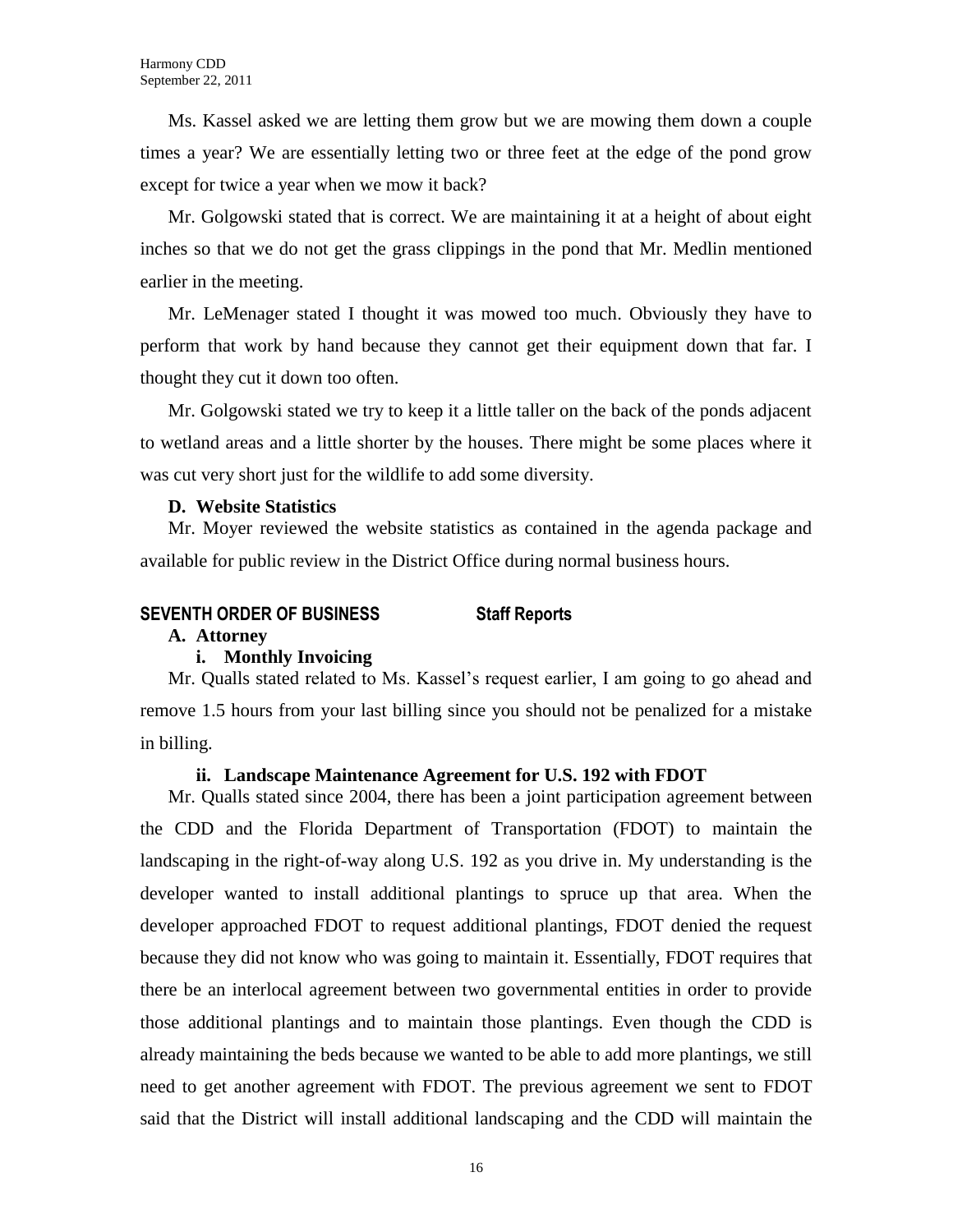additional landscaping. We are waiting to receive final approval from FDOT, but it is nearly complete except for some scrivener's errors.

Mr. Qualls stated I will also ask for approval for an agreement between the CDD and the developer stating that the developer will pay to install the additional landscaping and that the developer will cover any additional costs of maintaining that landscaping, if such additional costs arise. The bottom line to the CDD is that there will be additional plantings and landscaping that will need to be maintained, but it will not be at any cost to the CDD.

Ms. Kassel stated except for legal fees.

Mr. Qualls stated that is correct.

Mr. LeMenager asked where is it being installed?

Mr. Qualls stated in the median.

Mr. Golgowski stated it will start at the main entrance.

Mr. LeMenager stated it is nice to say that there will be no cost to the CDD. The objective of the developer is to put themselves out of business and sell all the lots in Harmony, so one day there will be a cost to the CDD.

Mr. Tome stated just like the CDD has an agreement with FDOT today regarding the maintenance, if the CDD decides tomorrow not to maintain that area, you can convert it back to Bahia like FDOT has everywhere else. Then there would be no maintenance expenses. The contract allows for that today if the CDD every chose to do that 10 or 20 years from now or whenever. I do not think you would want to do that, but you could decide to and the contract allows you to do that.

Mr. Qualls read Resolution 2011-07 into the record.

Mr. Walls stated I think that is great and I have no problem with the setup, but I will not approve an agreement that I have not seen.

Mr. Qualls stated the Resolution refers to the agreement with FDOT, and I am working with their staff to finalize it. You could approve the agreement subject to ratification at the next meeting, and I will provide it to you by email as soon as those scrivener's errors are corrected.

Mr. LeMenager stated I am in favor of supporting this.

Mr. Golgowski stated we can provide hard copies of the current agreement now.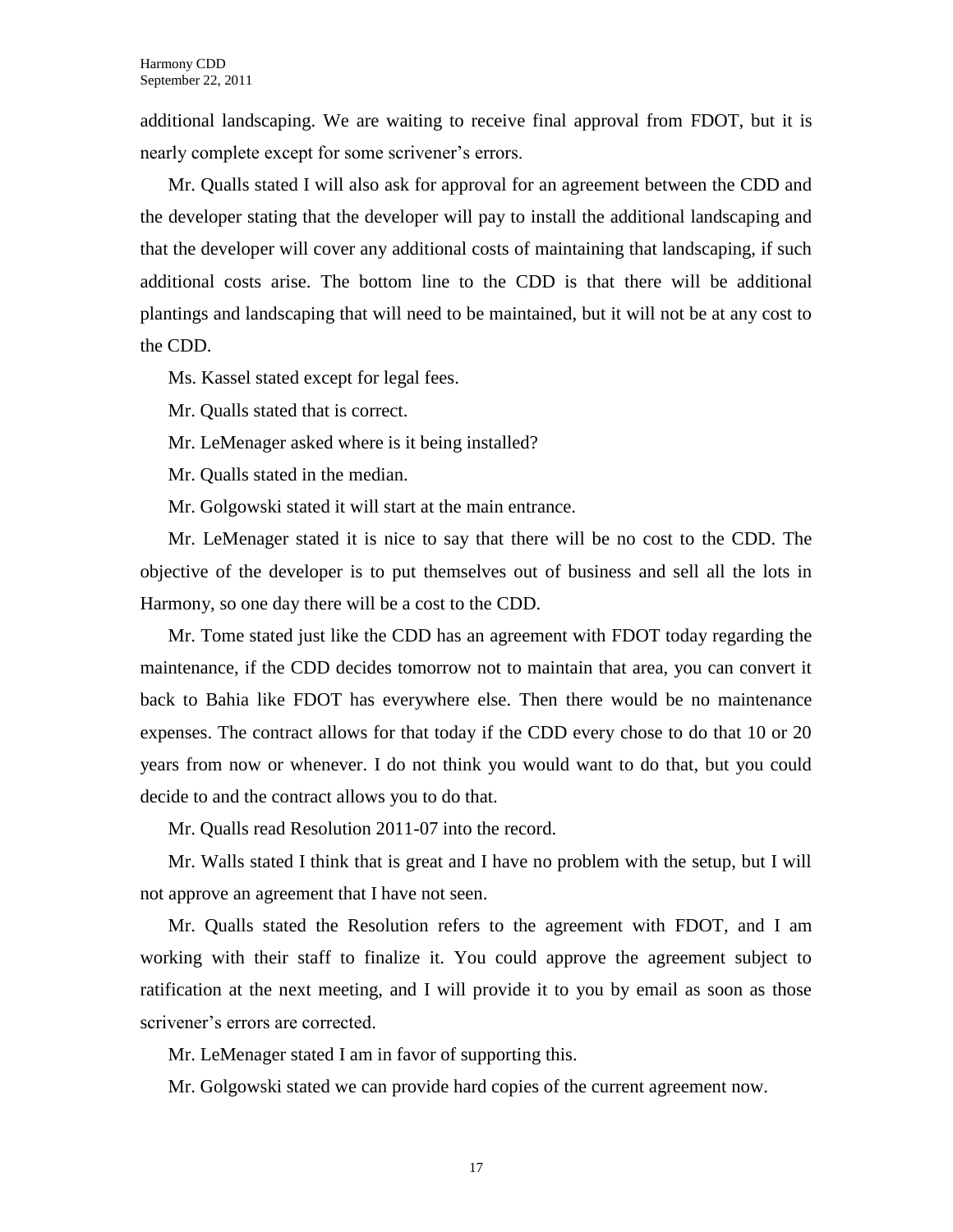Mr. Walls stated I will not vote on anything until I see a final agreement. The Resolution references the agreement, and it is our responsibility to perform our due diligence.

Mr. Qualls stated I understand that. The reason I did not bring final copies of the agreement is there are still two scrivener's errors, and I wanted to receive approval from FDOT that they were in agreement with the changes we suggested before I bring it to the Board.

Mr. Walls stated my inclination would be to wait until next month so we can review the agreement.

Mr. Tome stated my secretary will bring copies to the meeting in the next few minutes.

Mr. LeMenager asked is there a reason you want this work performed now? Is this something you want to do in preparation for the Harvest Festival?

Mr. Golgowski stated yes.

Mr. LeMenager stated I do not have a problem authorizing staff to proceed with this. I am happy with it. You have my confidence.

Ms. Kassel stated it seems to me the Resolution talks about the installation but not the maintenance.

Mr. Qualls stated it covers both and references the installation and maintenance of the highway landscaping referenced in the agreement, to be performed at the expense of the developer at no cost to the District.

> Mr. LeMenager made a MOTION to adopt Resolution 2011-07 (1) approving the highway landscape, construction and maintenance memorandum agreement with the Florida Department of Transportation; (2) authorizing the execution of said agreement subject to correction of minor scrivener's errors and final review by legal counsel; and (3) approving the agreement with the developer for such additional plantings, as described. Mr. Berube seconded the motion.

Ms. Kassel asked if the agreement is going to be here in 10 minutes, why can we not wait for it?

Mr. Walls stated I have not even seen a copy of the Resolution.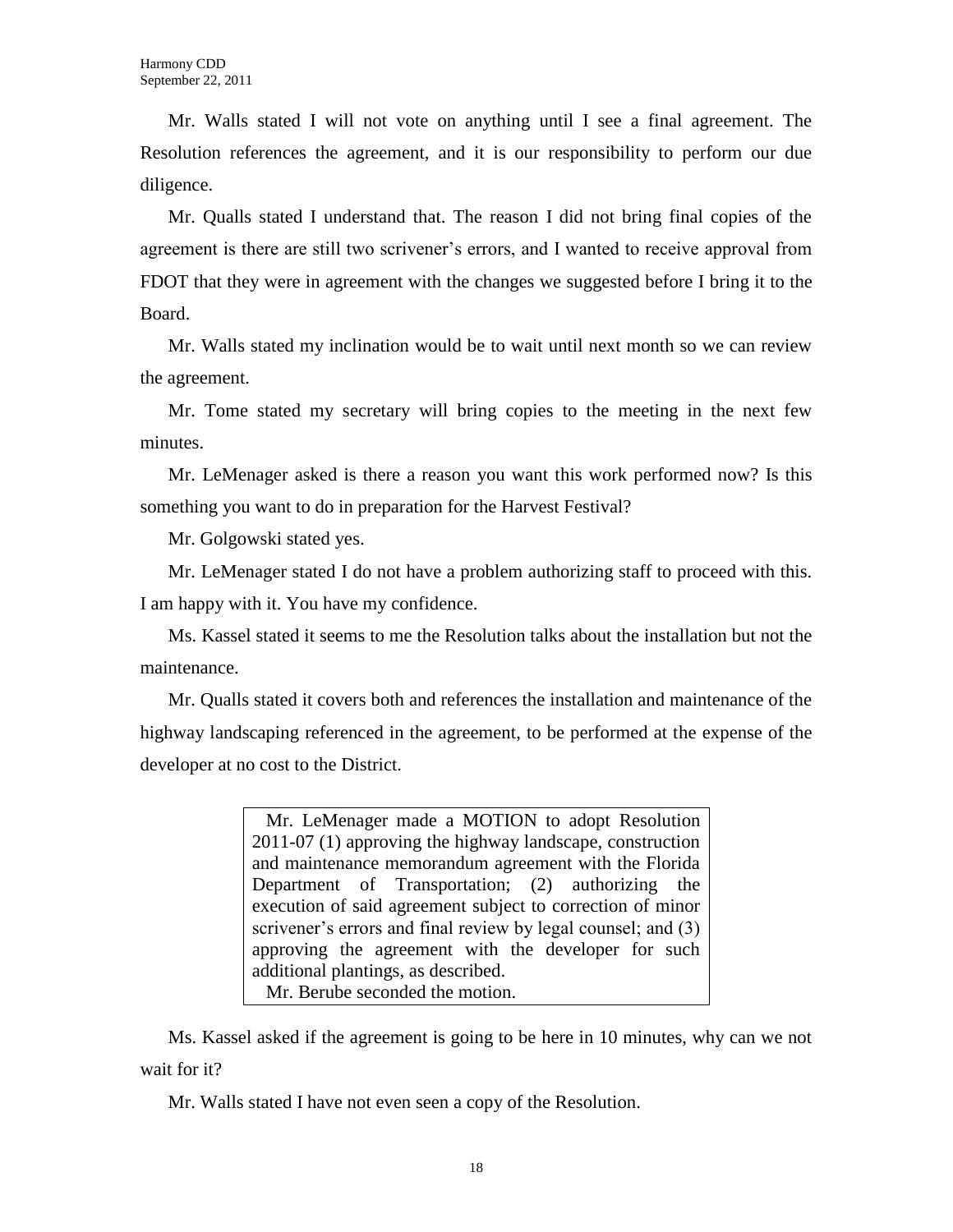Mr. Evans stated I am in favor of this; let us move it along. I have total confidence in Mr. Qualls. All we are doing is revising the prior agreement. I do not know that we need to micromanage it. I appreciate the comment that Board members want to read things, but I have total confidence in Mr. Qualls's ability to put these together.

Mr. Walls stated I do not understand how we can vote on something we have not even seen.

Mr. Berube stated I sense it is a vote of confidence in the attorney. We pay him to do what he thinks is right, and I am going with that. I hear what Mr. Walls is saying, but sometimes we need to exercise a little trust.

Mr. Walls stated at the end of the day, this is our responsibility. We hire our professional staff to advise us.

> Upon VOICE VOTE, with all in favor except Ms. Kassel and Mr. Walls, approval was given to Resolution 2011-07, as described.

#### **B. Engineer**

There being nothing to report, the next order of business followed.

### **C. Developer**

### **i. Butterfly Sculpture**

Mr. Golgowski stated this sculpture is currently located in Harmony Square. The Square is getting increased activity and while the butterfly was a great feature to call attention to that area, it is sometimes getting in the way. There is a location at the corner of Five Oaks and Cat Brier in the roundabout that we thought would be a better location and would create another landmark for the community in that area. The butterfly is owned by the CDD, and the developer would like to relocate it to that roundabout at the developer's cost and modify the landscaping to compliment a butterfly sculpture, as in butterfly plantings and reduced sod, which is fairly maintenance intensive.

> On MOTION by Mr. Walls, seconded by Ms. Kassel, with all in favor, unanimous approval was given to authorize the developer to relocate the butterfly sculpture from Harmony Square to the roundabout at Five Oaks Drive and Cat Brier Trail as well as modify the landscaping, as described.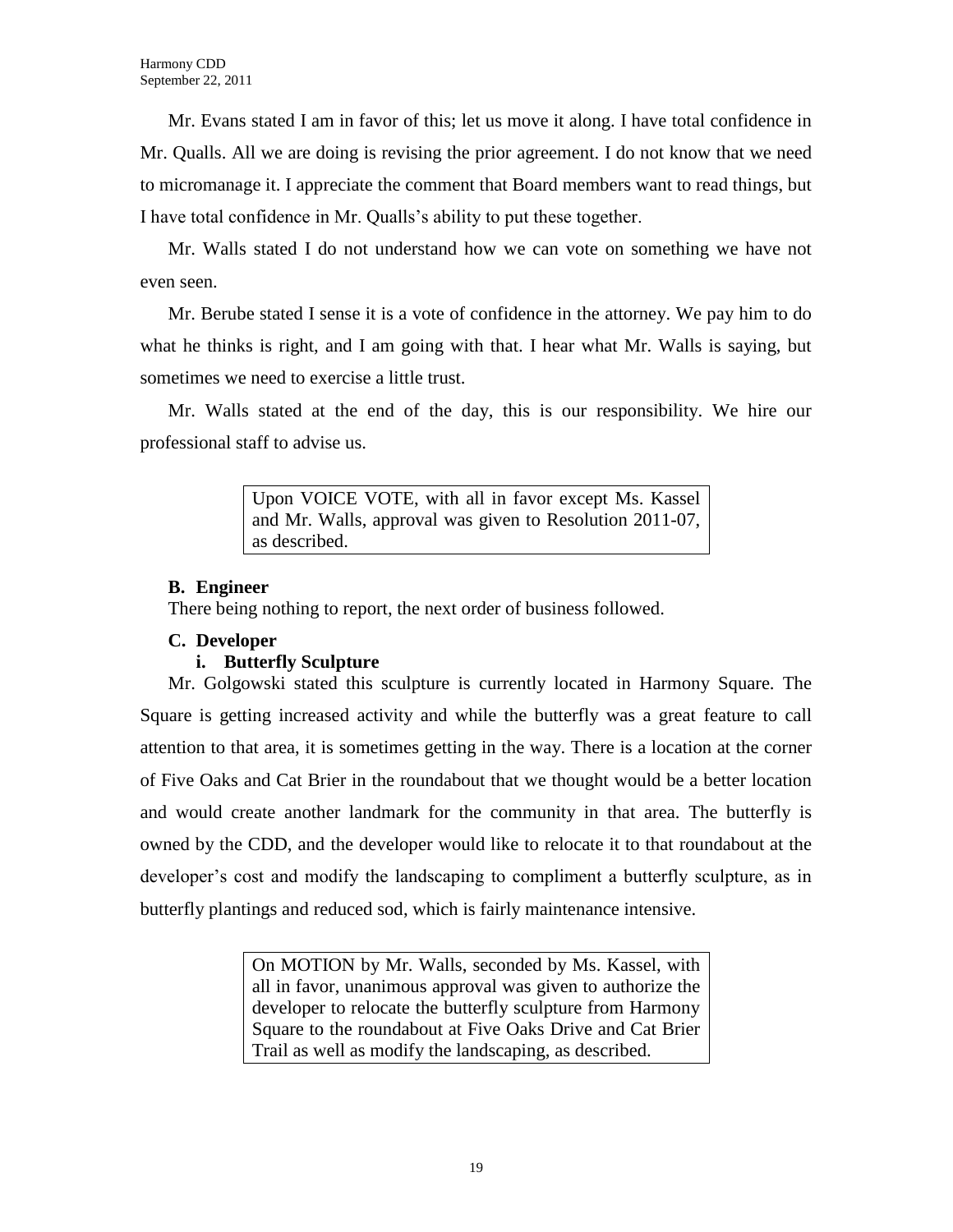#### **ii. Irrigation Technician Job Description**

Mr. Haskett stated along with the job description, I provided to the Board by email a flowchart of how the three positions overlap each other and the responsibilities of each. I would like to see the Board approve this for a couple reasons. When we are scheduling staff members to cover boating activities, Mr. Thomas Belieff is the dockmaster, and Mr. Druckenmiller is performing maintenance and trash detail throughout the day. If someone reserves the boat for 6:30 a.m. and another resident reserves one at 5:00 p.m. that same day, that creates an issue of overtime if only one staff member is working that day. If we have three employees, they can all overlap schedules and cover boating activity, which is not a typical 9:00 a.m. to 5:00 p.m. job but could be 14 hours a day in the summer. This proposal will help reduce overtime, which lately has been 8 to 10 hours in a pay period and is expensive just to cover boating activities. I worked with Mr. Moyer to modify Mr. Belieff's schedule to be from 8:00 a.m. to 5:00 p.m. if there is not a reservation for the early morning. That will not work on weekends when reservations are at all hours for boats. The irrigation technician would be beneficial to the District especially as we hopefully move forward with flow meters and to monitor irrigation activities in the field. Staff is very capable of covering that type of responsibility.

Mr. LeMenager stated relative to overtime for boat usage and employee coverage, we could easily change the hours of boat usage. We do not need to pay people over time just because someone wants to use a boat at 6:30 a.m. and someone else wants to use it at 5:00 p.m. on the same day. We can simply say the boats are available from 8:00 a.m. to 5:00 p.m. There is a cost associated with that facility. In general, I like the idea but it is really a question of where we are going. I have raised this issue a couple times over the years. At some point, we take over full maintenance since the CDD is a permanent body. That is probably 15 years or so away. But what is our plan to get from where we are today to where we want to be? Right now, we are doing it on a piecemeal basis, and I wonder if we need to have more of a roadmap of what we want this to look like when we are finished. I know where we are today, but over time, how are we going to get there? My other concern is, as I mentioned last month, we are taking another job away from Luke Brothers. We do not know what their cost structure is. I am not opposed to removing it, but I want to be sure we are realistic. When we obtained Mr. Druckenmiller, I do not think we saved as much as we thought we would. Can we remove this from the scope of services from Luke Brothers without their consent? Does it really pay for itself?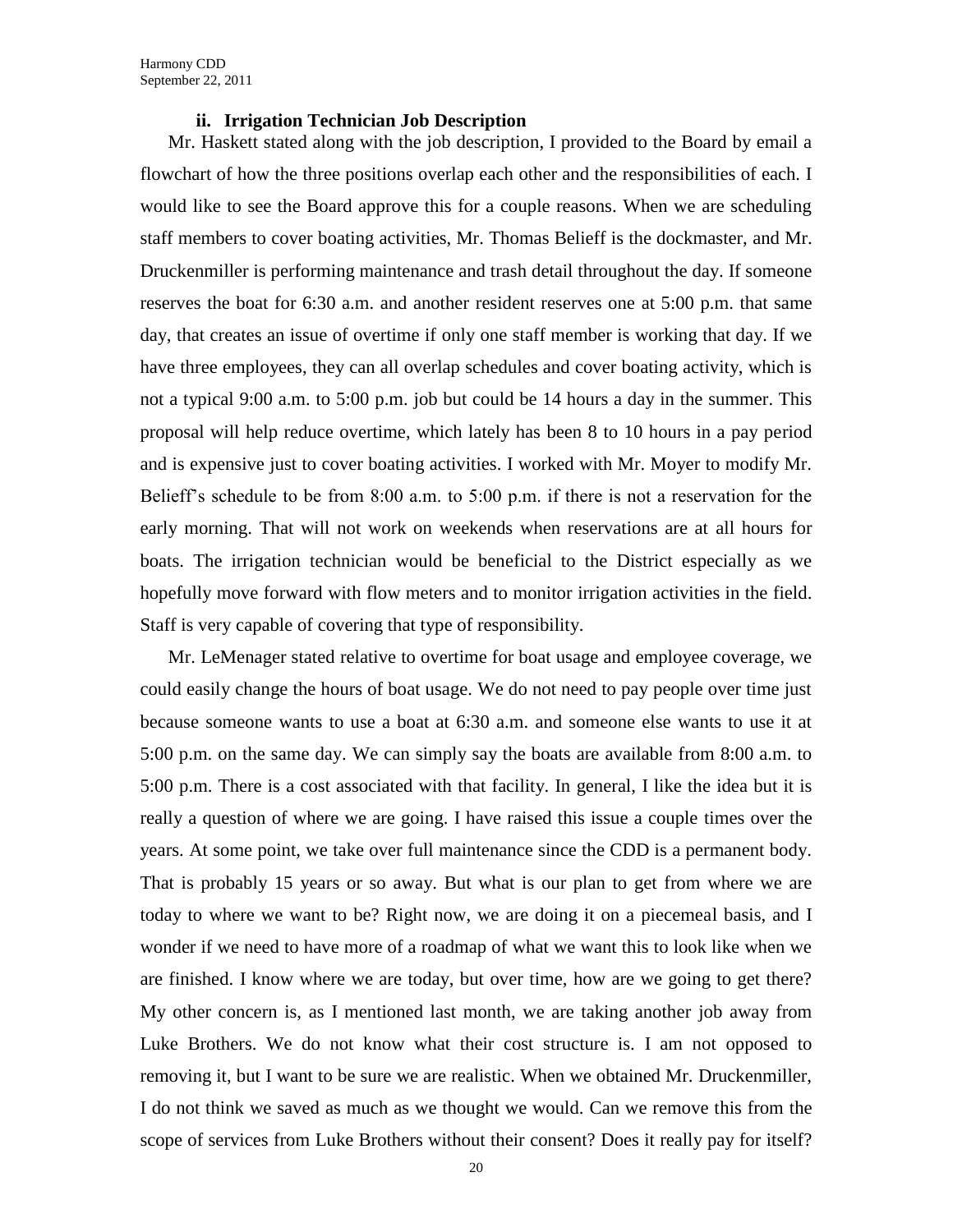I am in favor of having three field employees and starting our team, but I think it needs to be part of a larger plan of where we are headed.

Mr. Walls stated I am a little more in favor of this now than I was last month in having someone onsite to handle the irrigation. Along the lines of what Mr. LeMenager is saying, what is the status of Luke Brothers? Are they open to giving this up as well as the revenue associated with it? This hinges on their willingness.

Mr. Haskett stated I have not discussed this with Mr. Pete Lucadano, but he is aware that the Board is discussing this. Mr. McMillan and I have discussed this a few times. Of course they do not want to lose the revenue, but he understands where we are coming from. The goal is to have better service than what we have now and also be able to manage it better. It is in our contract with them that we can remove line items from their scope of services. Their contract expires September 30, 2012, so beginning in March, we will need to start the bid process. If you want to initiate this change, I think November or December would work for an effective date.

Mr. LeMenager stated to me, that is part of the plan of where we are going. We spend \$500,000 annually to Luke Brothers. One question is if we should perform this work ourselves. Why should we hire a contractor? We have a lot of facilities that require staff and we are spending \$500,000 annually for a team of 14 people to perform landscaping. Is part of our plan that we should provide landscaping in-house? I presume that whoever bids on this work has a profit margin built into their bid and they are trying to make at least 10% to 20%.

Mr. Berube stated I thought about that a year or so ago, and we cannot do it for less than \$500,000 annually, presuming we had 10 people on staff and paid them at pay rates comparable to what we are paying our staff now, and also considering health care and other benefits. When you add the equipment and maintenance costs and depreciation on equipment, my figure was about \$625,000 annually with a staff of 10 and one manager, with the manager's salary at \$75,000. It was not even close. I did not refine it any further and never presented it because it was not close.

Ms. Kassel stated I agree with Mr. Walls and Mr. LeMenager about planning for the long term, although not in the sense that we should perform landscaping in-house. In terms of the irrigation technician, I am still divided about it. I see the sense in it, but I think it would be a good idea to have a better plan for the long term instead of moving on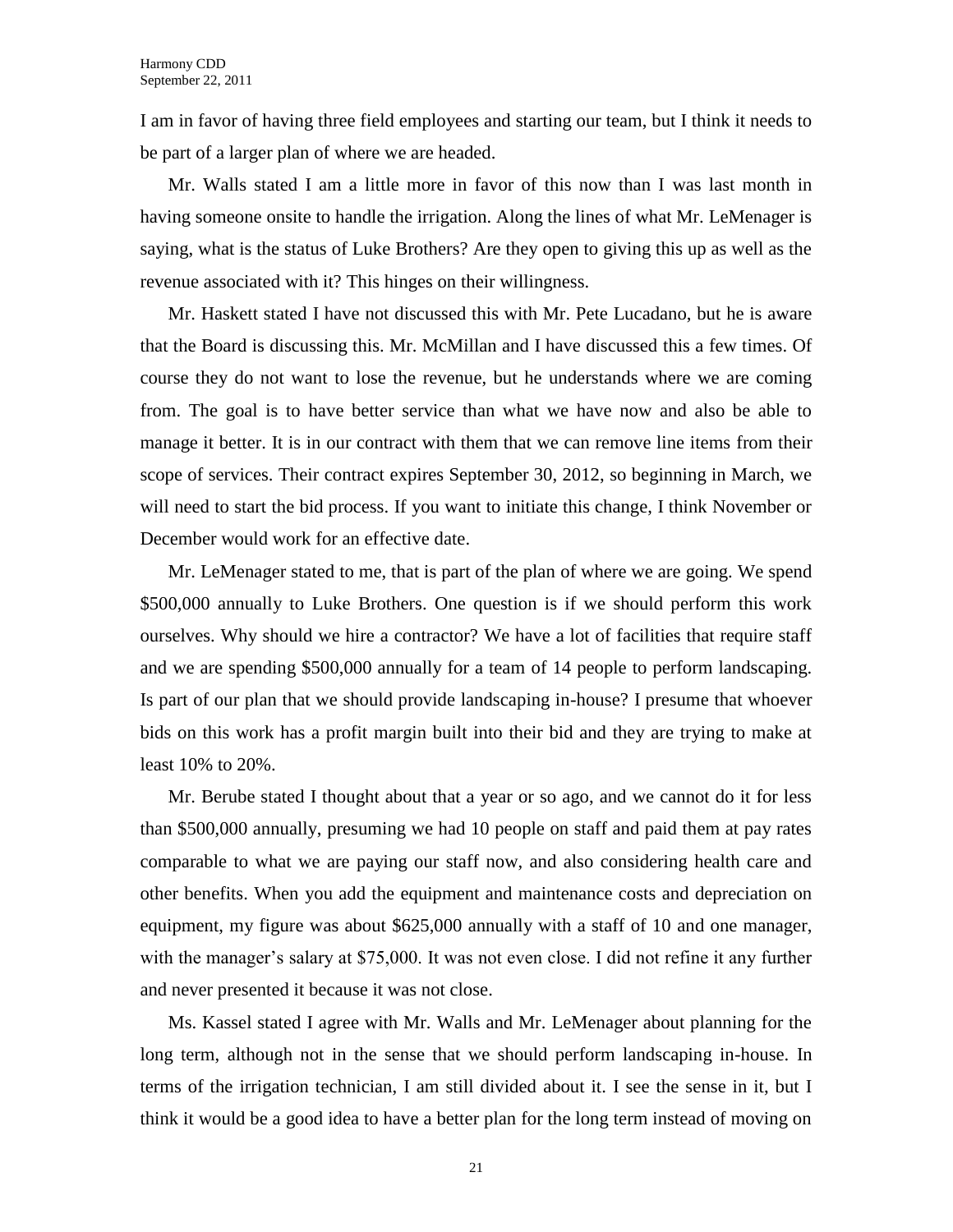an idea we have in a particular month. I would like a picture over the next five or ten years of what we may want to bring in-house and how that fits in with what we have. Moving forward now with the irrigation technician, I want to know the annual costs to the CDD, which I am comparing with what we are spending on irrigation repairs. I understand some of the irrigation repairs are not labor but are parts.

Mr. LeMenager stated we had that information last month but not this month.

Mr. Berube stated the first year of this program as we anticipated and discussed last month, there would be about \$7,000 cost over all of the budget items included in the proposal. In the second year, it is a savings of about \$6,000 because we are not purchasing the equipment, which is primarily the vehicle for the employee. That savings should hold at the same level in future years, not to mention all the other benefits of performing this work in-house. Having our own staff saves a lot of money. I understand it can also cost a lot of money, but it gives Mr. Haskett some flexibility with the staff to get work efforts done that we would otherwise have to contract for, and we know that is expensive.

Mr. Walls stated if you can schedule wisely, then you can save on paying overtime, which I do not think is contemplated in the analysis. In the end, it comes down to the contract that we have with Luke Brothers. I wonder if there is a benefit to rebid that contract right now.

Mr. Berube stated I think we should do that to coincide with the expiration of their contract next year. If we start the bid process now, I think it will take us that long to get everything settled if we need to make a change. If Luke Brothers comes out to be the best, then we keep them. I did not say anything about their quality of work at the beginning of the meeting, but I am not terribly happy and I think we need to rebid the contract and remove the irrigation component from it. I think irrigation can and will be done better in-house.

Mr. Walls stated if we did that, I was thinking we could get it done a lot sooner than the end of their current contract.

Mr. Berube stated we might be able to, but the last time we bid this, it took a long time.

Mr. Tome stated from a timing perspective, three to four months is a long time, and we can easily get through the bid process in that period of time. I think terminating their

22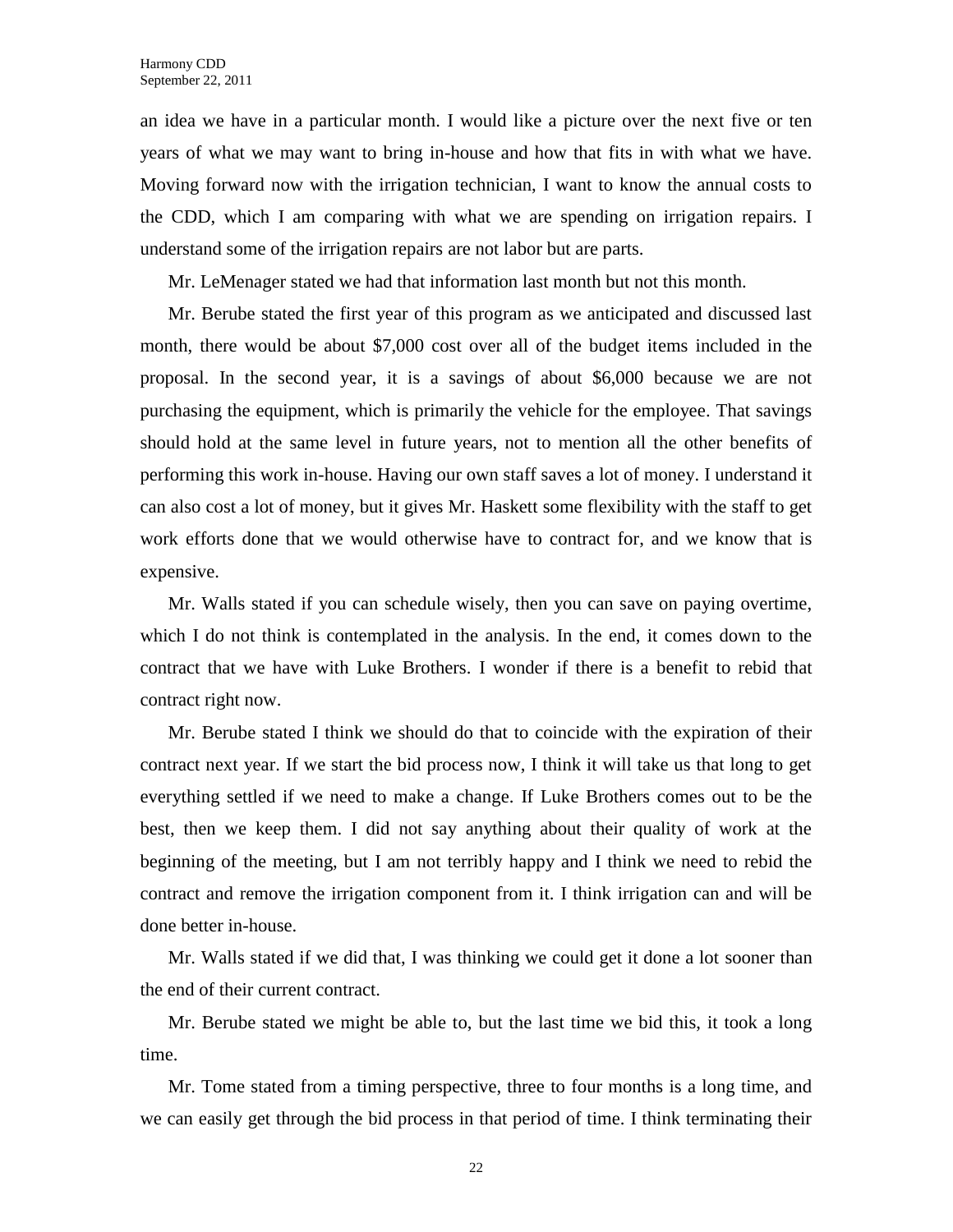contract now will be too soon because the contractor is going to anticipate that they are 120 days into the process and may not be engaged anywhere. Also, if you recall, Luke Brothers did, in fact, agree to change some things in their contract when the District hired Mr. Druckenmiller. You have the right to terminate the agreement and end it early, but the next landscaping company that negotiates with the District will have in the back of their minds what happened with Luke Brothers, and that they stand a change of entering a two-year agreement that will end after 16 months at the Board's decision. You have the right to do it, but it is a small industry and they all talk to each other. They know who is awarded contracts and what their prices are. To Mr. Haskett's point, if you choose to remove this element from their contract, you should make it effective in November or December. By March, you will be rebidding the contract anyway, and if you take out the irrigation monitoring, then the bids next year will be without that technician. At that point, you can see if it really worked or not. You can always go back to having the contractor provide that service if it was not the right decision. I believe with Mr. Berube that it will be the right decision, and consider all the ancillary benefits you will get, as you received when you first hired Mr. Druckenmiller. He was originally hired to remove trash and clean facilities, but he has done so many repairs and so many other things because he is talented enough to do that. I hear comments all the time from residents about how nice things look now.

Mr. Walls stated I like this idea, but I am looking at it from an implementation perspective. Luke Brothers has to give up that work for this proposal to work. If they are willing to do that, it is fine.

Mr. LeMenager stated it sounds like they do not have a choice given the contract language.

Mr. Walls asked our contract allows us to pull that out?

Mr. Haskett stated yes, it is one line item at \$28,500 annually.

Mr. Berube stated in reality, we will give them a 60-day notice because it will take us that long to hire someone for the maintenance position. We are only cancelling one line item in the contract, and giving them 60 days is the courteous thing to do and it fits our timeline of hiring a new employee.

Ms. Kassel asked to Mr. Tome's point about the contractors all talking, will they be hesitant to bid on our contract because we keep removing line items from the contract?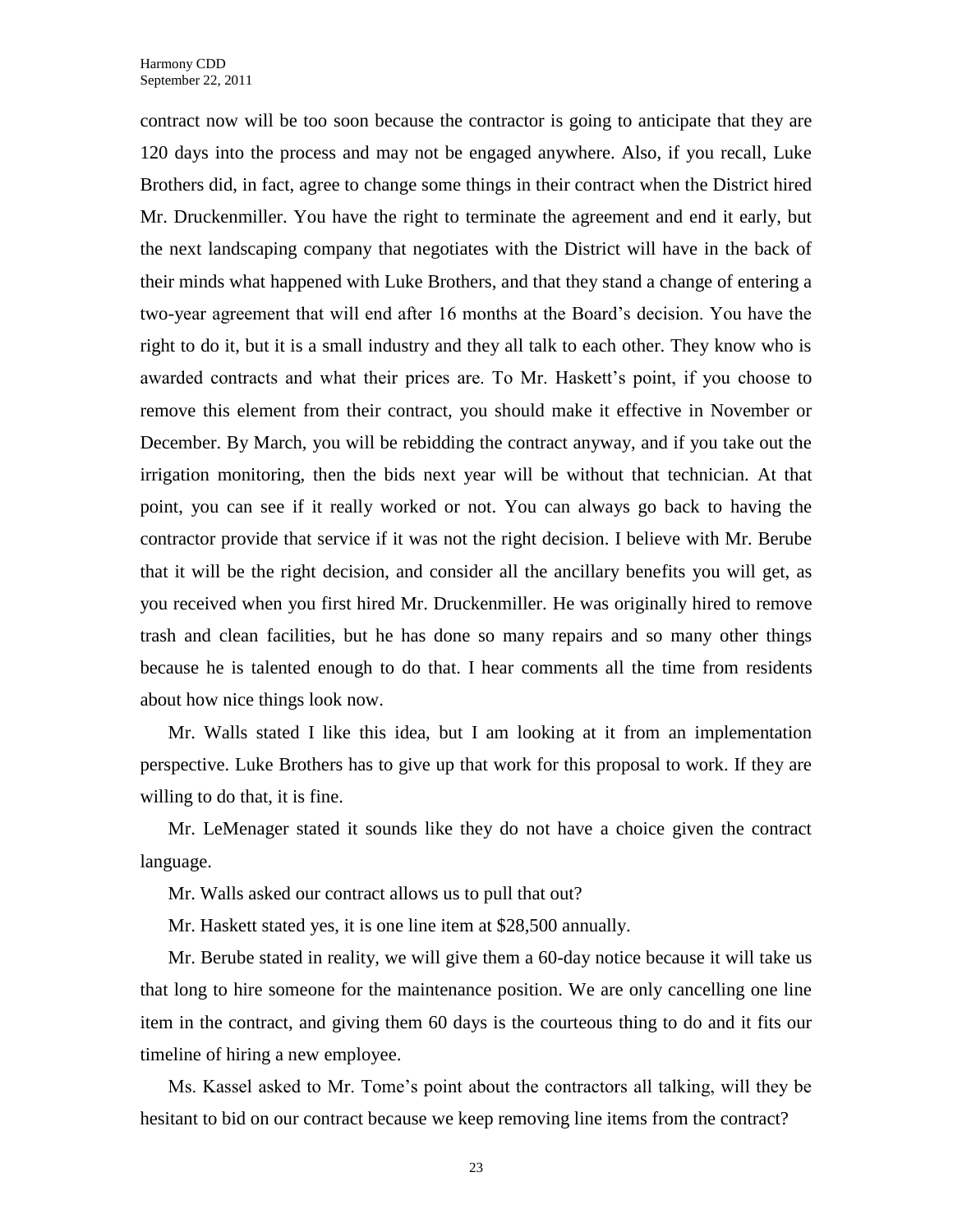Mr. Tome stated I do not believe so.

Mr. Berube stated I do not think so. I receive email invitations frequently from people in the industry. They want big landscape contracts like Harmony. Interestingly enough, our meeting minutes are read by landscape contractors and they read our comments about Luke Brothers. That is why they are seeking business from us because they are aware there is some dissent. I do not think there will be any hesitation.

Mr. Evans stated they know what they are getting into.

Mr. Berube stated that is correct. They know they are getting into a contentious situation because they read our meeting minutes since they are public record. You have to give some of these firms credit digging that deep and searching out people who are making those comments, which is why they come looking for me because I voice my opinions.

Mr. Tome stated there are varying types of contracts. Some landscape companies perform trash removal as well as irrigation, some do irrigation and landscaping, and some companies prefer not to touch any of the trash or the irrigation but just do landscape maintenance. We might see bids from some companies that we have not seen before by changing some of the scope of services.

Mr. LeMenager stated I like the idea of trying this out and if it does not work out, then we address it in the next contract. I do agree that we agreed to a two-year extension, and I think that is the honorable thing to do. Frankly, I do not receive any emails, probably because they read the minutes and generally I am not unhappy with the job they do. They are not terrific, but they are adequate.

Mr. Evans stated one of the directions that is being considered is to move forward with a 60-day notice to terminate the irrigation line item from Luke Brothers and to authorize staff to move forward with the interview process for an irrigation technician.

Mr. Berube stated that is my opinion.

Mr. LeMenager stated I agree.

Ms. Kassel asked how long did it take us to find someone for the maintenance position?

Mr. Moyer stated it took a couple months. Once we make the decision on the final candidate, it takes another two or three weeks to go through the cumbersome hiring process that goes along with a big company.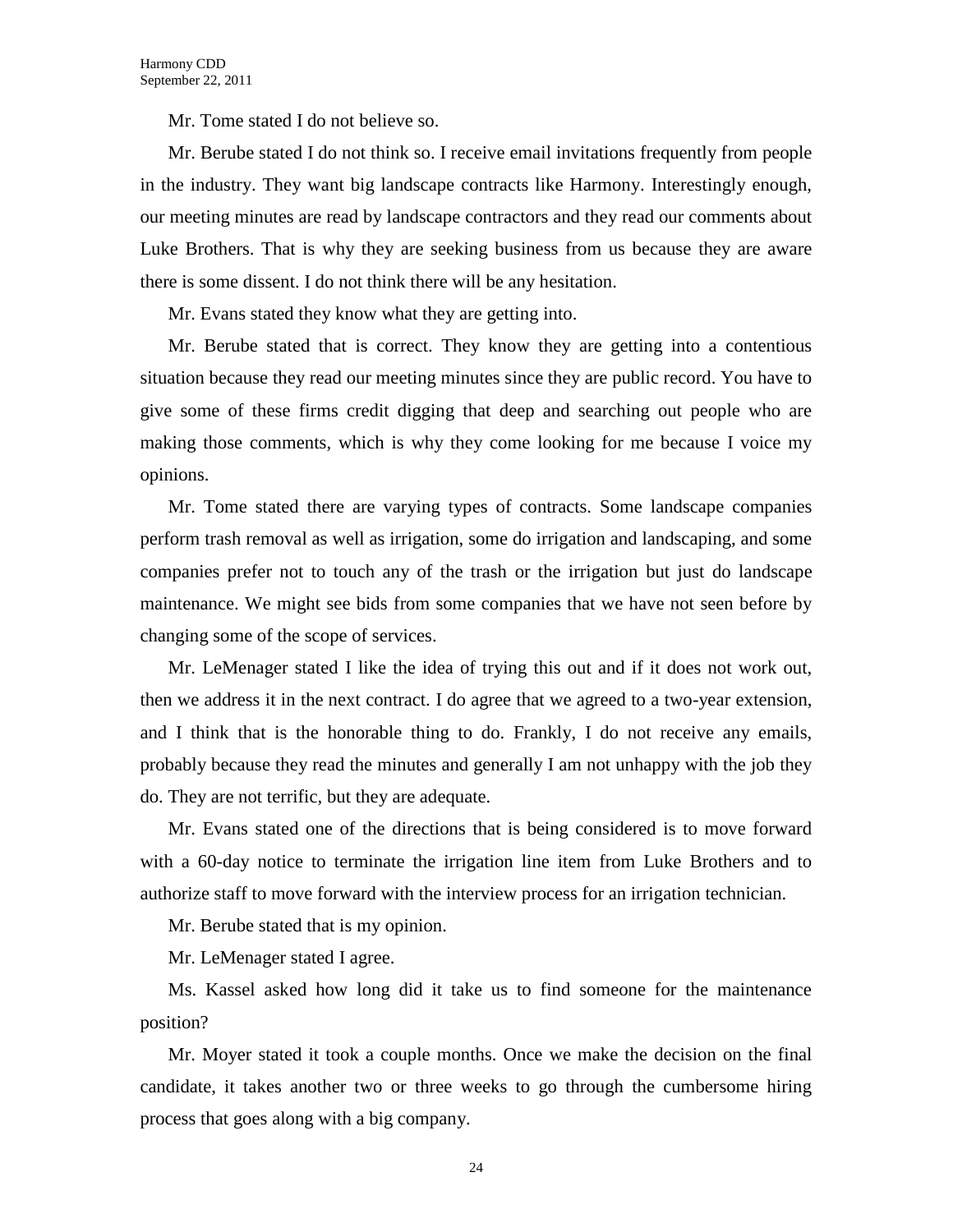Mr. LeMenager stated we are hiring a new maintenance technician since Mr. Druckenmiller will move into the irrigation technician position.

Mr. Berube stated that is correct.

Mr. LeMenager stated the maintenance position is probably the easiest job to fill.

Ms. Kassel asked does Mr. Druckenmiller prefer the irrigation position rather than the maintenance position?

Mr. Haskett stated yes, he is looking forward to it.

On MOTION by Mr. LeMenager, seconded by Mr. Berube, with all in favor, unanimous approval was given to  $(1)$ provide 60-day notice to Luke Brothers to terminate the irrigation line item from their contract and (2) transfer Mr. Druckenmiller to the new irrigation technician position, and (3) authorize staff to begin the hiring process for the maintenance technician, as discussed.

Mr. LeMenager stated I would like to state again that at some point, we need to sit down and have a plan for the future as to where we want to be. These are great ideas, but we need to think longer term as far as the staff we want to have. At some point, we need to hire someone to do what Mr. Haskett is doing.

Mr. Berube asked when we start the budget process next year, does it make sense to include that discussion in the budget workshop as far as future planning?

Mr. LeMenager stated that might be an excellent time to do it and solicit comments from people. A lot of residents think there is a CDD but it will disappear when the bonds are paid off. That is a common misconception. Every realtor makes the comment that the bonds will get paid off and the CDD will go away. Point in fact, it will never go away. You can give it to another governmental body, but the way this is organized, this body will never go away. It will become something else, but it will never go away.

Ms. Kassel asked does Mr. Moyer have experience with CDDs maturing in terms of hiring more people?

Mr. Moyer stated you are following the same path of maturity that other CDDs have followed, most notably Celebration CDD and The Villages. You basically stay with the types of contracts that we have now. It is very unusual to bring landscape maintenance inhouse. We did that one time in Tampa Palms, and that was not any better than having a contractor. They brought on the staff and about four years later, they terminated all the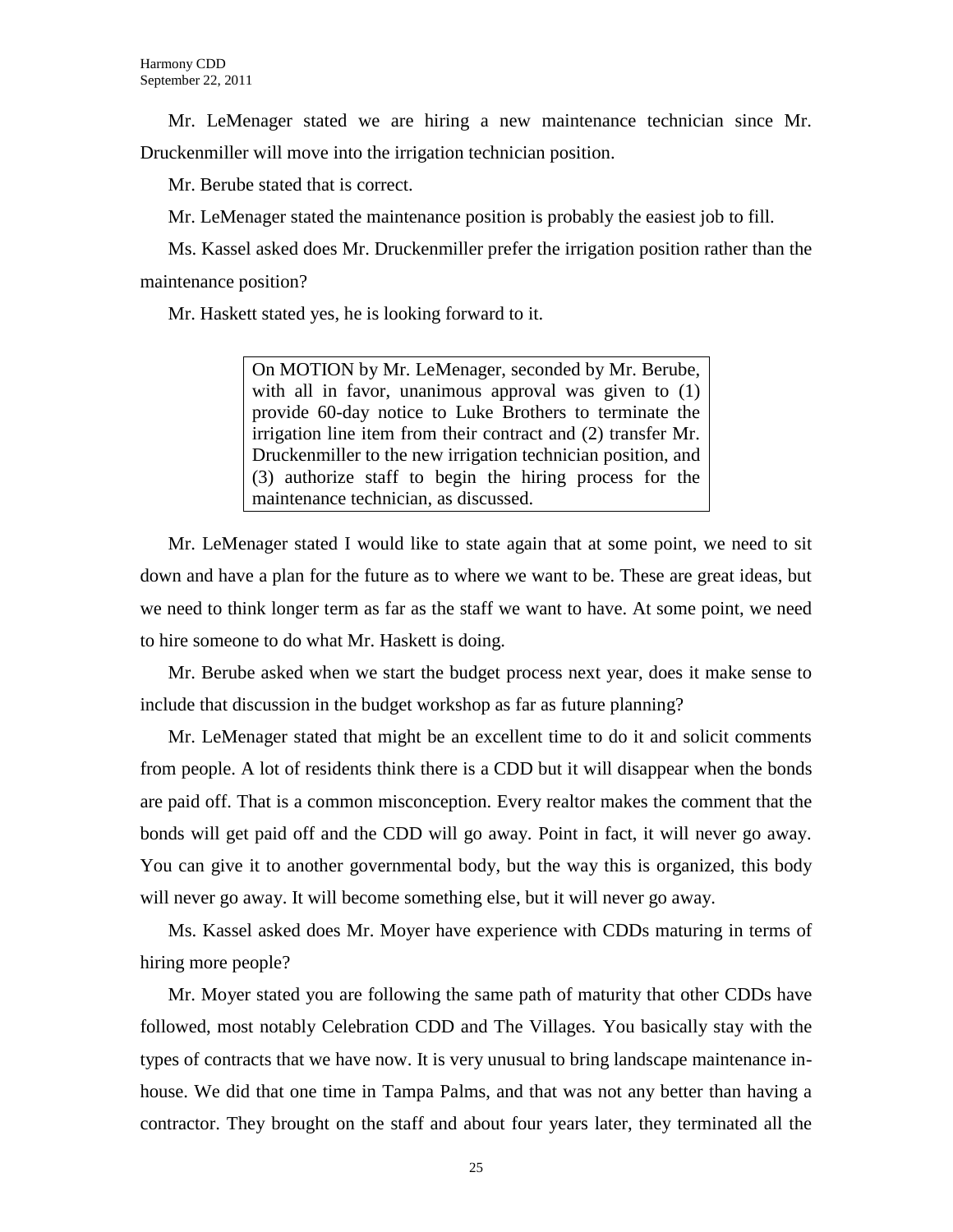employees and went back to having contractors. Just because you can rotate them in and out faster and have more control over the employees, it is cheaper to have a contractor in many respects. The types of employees that Districts hire over time are the generalists, the people you are hiring now where if a culvert washes out, they can perform that type of work without having to hire a contractor. It is really the smaller activities where you hire staff. The big issue in Celebration is painting, where we paint light poles, shade structures, many facilities. The field manager in Celebration has two full-time painters who do nothing but paint facilities in the community. We have a full-time sidewalk repair technician. Celebration is older than Harmony and because of the trees being planted immediately adjacent to the sidewalks, those panels break and need to be grinded or replaced. It is generally the smaller jobs that you supplement going forward. The good news about that is that it does not break the budget for the most part because these are not highly compensated people. You are following that path, and you do it incrementally.

Mr. Qualls stated the District is not a financing mechanism, although that is a related benefit. The District serves to manage, including maintenance of the District, and will continue to perform that function as long as there is infrastructure to manage. Section 190.046(9), Florida Statutes, describes a process whereby if a District has no outstanding financial obligations and no operating or maintenance responsibilities, upon the petition of the District, the District may be dissolved by a non-emergency Ordinance of the general-purpose local government entity that established the District. I offer that as a point of clarification.

Ms. Kassel stated we will always have maintenance obligations.

Mr. LeMenager stated Harmony can incorporate when that happens.

Ms. Nancy Snyder asked will you be hiring a full-time person right away, including benefits?

Mr. Haskett stated it is definitely a full-time position. As Ms. Kassel mentioned at the last meeting, I have defined their daily activities. Right now, Mr. Belieff and Mr. Druckenmiller are so far behind on things that I wanted to see be accomplished two months ago that they just do not have time for.

Ms. Snyder stated I can see you saving a lot of money doing it in-house.

Mr. Haskett stated as the years go by, I think we will save a substantial amount of money over what we would have contracted out.